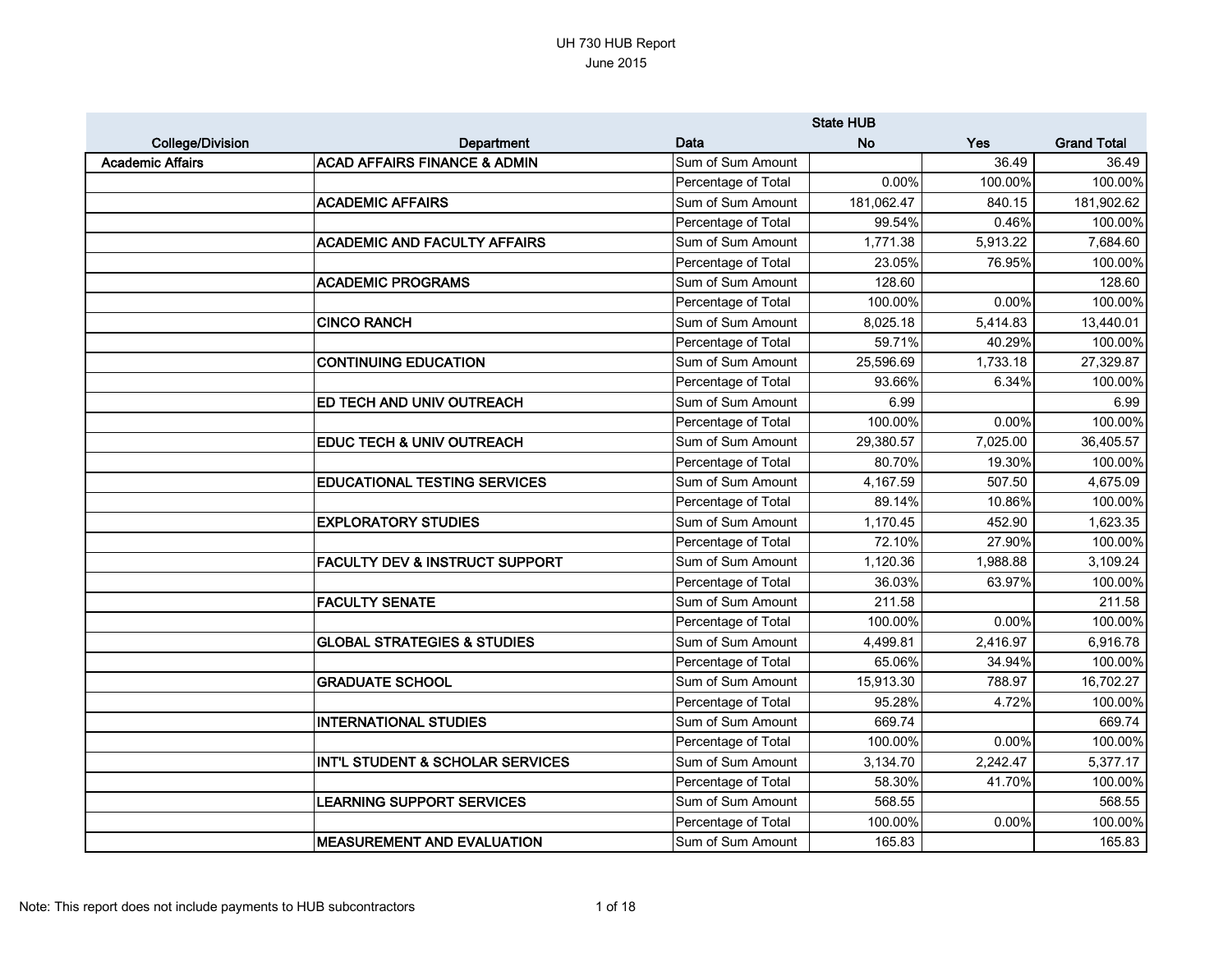|                                      |                                      |                     | <b>State HUB</b> |           |                    |
|--------------------------------------|--------------------------------------|---------------------|------------------|-----------|--------------------|
| <b>College/Division</b>              | Department                           | Data                | <b>No</b>        | Yes       | <b>Grand Total</b> |
| <b>Academic Affairs</b>              | <b>MEASUREMENT AND EVALUATION</b>    | Percentage of Total | 100.00%          | 0.00%     | 100.00%            |
|                                      | <b>ONLINE FUNCTIONAL SUPPORT</b>     | Sum of Sum Amount   | 138.01           |           | 138.01             |
|                                      |                                      | Percentage of Total | 100.00%          | 0.00%     | 100.00%            |
|                                      | <b>POLICY &amp; PLANNING</b>         | Sum of Sum Amount   | 17,966.39        | 230.84    | 18,197.23          |
|                                      |                                      | Percentage of Total | 98.73%           | 1.27%     | 100.00%            |
|                                      | PRE-HEALTH ADVISING                  | Sum of Sum Amount   | 61.14            |           | 61.14              |
|                                      |                                      | Percentage of Total | 100.00%          | 0.00%     | 100.00%            |
|                                      | <b>STEM CENTER</b>                   | Sum of Sum Amount   | 35.60            |           | 35.60              |
|                                      |                                      | Percentage of Total | 100.00%          | 0.00%     | 100.00%            |
|                                      | STRATEGIC ENROLLMENT PLANNING        | Sum of Sum Amount   | 17,425.53        |           | 17,425.53          |
|                                      |                                      | Percentage of Total | 100.00%          | 0.00%     | 100.00%            |
|                                      | <b>UH ENERGY</b>                     | Sum of Sum Amount   | 15,137.29        | 956.48    | 16,093.77          |
|                                      |                                      | Percentage of Total | 94.06%           | 5.94%     | 100.00%            |
|                                      | <b>UH HEALTH</b>                     | Sum of Sum Amount   | 24,881.99        | 31.39     | 24,913.38          |
|                                      |                                      | Percentage of Total | 99.87%           | 0.13%     | 100.00%            |
|                                      | UH OFF-CAMPUS SUPPORT                | Sum of Sum Amount   | 2,461.12         | 715.49    | 3,176.61           |
|                                      |                                      | Percentage of Total | 77.48%           | 22.52%    | 100.00%            |
|                                      | <b>UH SUGAR LAND</b>                 | Sum of Sum Amount   | 54,504.39        | 39,643.30 | 94,147.69          |
|                                      |                                      | Percentage of Total | 57.89%           | 42.11%    | 100.00%            |
|                                      | UNDERGRADUATE ACADEMIC AFFAIRS       | Sum of Sum Amount   | 227.42           |           | 227.42             |
|                                      |                                      | Percentage of Total | 100.00%          | 0.00%     | 100.00%            |
|                                      | UNDERGRADUATE STUDENT SUCCESS        | Sum of Sum Amount   | 35,953.79        | 380.60    | 36,334.39          |
|                                      |                                      | Percentage of Total | 98.95%           | 1.05%     | 100.00%            |
|                                      | UNDERGRADUATE STUDENT SUCCESS CTR    | Sum of Sum Amount   | 165.83           |           | 165.83             |
|                                      |                                      | Percentage of Total | 100.00%          | 0.00%     | 100.00%            |
|                                      | <b>WRITING CENTER</b>                | Sum of Sum Amount   | 296.43           |           | 296.43             |
|                                      |                                      | Percentage of Total | 100.00%          | 0.00%     | 100.00%            |
| Academic Affairs Sum of Sum Amount   |                                      |                     | 446,848.72       | 71,318.66 | 518,167.38         |
| Academic Affairs Percentage of Total |                                      |                     | 86.24%           | 13.76%    | 100.00%            |
| <b>Administration and Finance</b>    | <b>ADMINISTRATION &amp; FINANCE</b>  | Sum of Sum Amount   | 1,772.43         | 635.99    | 2,408.42           |
|                                      |                                      | Percentage of Total | 73.59%           | 26.41%    | 100.00%            |
|                                      | <b>AUXILIARY SERVICES OPERATIONS</b> | Sum of Sum Amount   | 7,267.31         |           | 7,267.31           |
|                                      |                                      | Percentage of Total | 100.00%          | 0.00%     | 100.00%            |
|                                      | <b>BUDGET</b>                        | Sum of Sum Amount   | 377.44           |           | 377.44             |
|                                      |                                      | Percentage of Total | 100.00%          | $0.00\%$  | 100.00%            |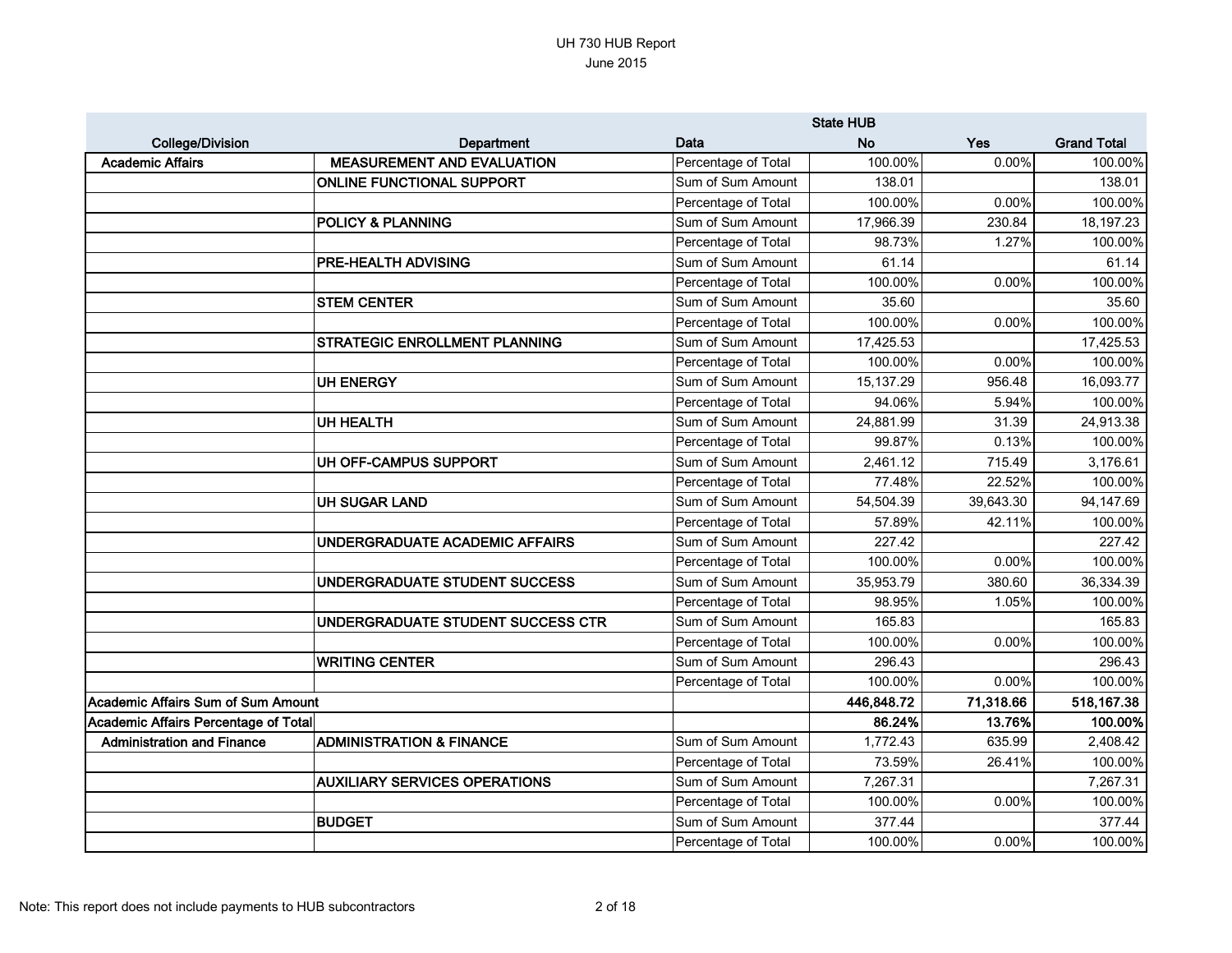|                                   |                                               |                     | <b>State HUB</b> |            |                    |
|-----------------------------------|-----------------------------------------------|---------------------|------------------|------------|--------------------|
| <b>College/Division</b>           | Department                                    | Data                | <b>No</b>        | Yes        | <b>Grand Total</b> |
| <b>Administration and Finance</b> | <b>BUSINESS SERVICES</b>                      | Sum of Sum Amount   | 545.37           | 56.89      | 602.26             |
|                                   |                                               | Percentage of Total | 90.55%           | 9.45%      | 100.00%            |
|                                   | <b>BUSINESS SERVICES PLANTOPS</b>             | Sum of Sum Amount   | 4,959.59         | (89.73)    | 4,869.86           |
|                                   |                                               | Percentage of Total | 101.84%          | $-1.84%$   | 100.00%            |
|                                   | <b>CENTRAL FACILITY SERVICES</b>              | Sum of Sum Amount   | 585.29           |            | 585.29             |
|                                   |                                               | Percentage of Total | 100.00%          | 0.00%      | 100.00%            |
|                                   | <b>COUGAR CARD</b>                            | Sum of Sum Amount   | 4,034.91         | 19,996.52  | 24,031.43          |
|                                   |                                               | Percentage of Total | 16.79%           | 83.21%     | 100.00%            |
|                                   | DEPT OF PUBLIC SAFETY ADMINIST                | Sum of Sum Amount   |                  | 3,154.00   | 3,154.00           |
|                                   |                                               | Percentage of Total | 0.00%            | 100.00%    | 100.00%            |
|                                   | <b>EMERGENCY MANAGEMENT</b>                   | Sum of Sum Amount   | 39.15            | 41.90      | 81.05              |
|                                   |                                               | Percentage of Total | 48.30%           | 51.70%     | 100.00%            |
|                                   | <b>ENTERPRISE SYSTEMS</b>                     | Sum of Sum Amount   | 195,615.38       | 91,625.38  | 287,240.76         |
|                                   |                                               | Percentage of Total | 68.10%           | 31.90%     | 100.00%            |
|                                   | <b>ENV HEALTH &amp; LIFE SAFETY</b>           | Sum of Sum Amount   | 3,282.81         |            | 3,282.81           |
|                                   |                                               | Percentage of Total | 100.00%          | 0.00%      | 100.00%            |
|                                   | <b>FACILITIES MANAGEMENT</b>                  | Sum of Sum Amount   | 50,207.54        | 134,816.64 | 185,024.18         |
|                                   |                                               | Percentage of Total | 27.14%           | 72.86%     | 100.00%            |
|                                   | <b>FACILITIES OPERATION &amp; MAINT</b>       | Sum of Sum Amount   | 90,313.23        | 845.00     | 91,158.23          |
|                                   |                                               | Percentage of Total | 99.07%           | 0.93%      | 100.00%            |
|                                   | <b>FACILITIES PLANNING &amp; CONSTRUCTION</b> | Sum of Sum Amount   | 5,399,984.09     | 227,326.90 | 5,627,310.99       |
|                                   |                                               | Percentage of Total | 95.96%           | 4.04%      | 100.00%            |
|                                   | <b>FINANCE-A&amp;F</b>                        | Sum of Sum Amount   | 3,699.60         | 2,532.80   | 6,232.40           |
|                                   |                                               | Percentage of Total | 59.36%           | 40.64%     | 100.00%            |
|                                   | <b>FINANCIAL REPORTING</b>                    | Sum of Sum Amount   |                  | 263.54     | 263.54             |
|                                   |                                               | Percentage of Total | 0.00%            | 100.00%    | 100.00%            |
|                                   | HIGH PERFORMANCE & COMPUTING & NETWK          | Sum of Sum Amount   | 2,692.80         | 148.71     | 2,841.51           |
|                                   |                                               | Percentage of Total | 94.77%           | 5.23%      | 100.00%            |
|                                   | <b>HUMAN RESOURCES</b>                        | Sum of Sum Amount   | 8,107.10         | 828.00     | 8,935.10           |
|                                   |                                               | Percentage of Total | 90.73%           | 9.27%      | 100.00%            |
|                                   | <b>INST - BUSINESS SERVICES</b>               | Sum of Sum Amount   | 9,432.50         |            | 9,432.50           |
|                                   |                                               | Percentage of Total | 100.00%          | 0.00%      | 100.00%            |
|                                   | <b>INST - FINANCE</b>                         | Sum of Sum Amount   | 41,448.13        |            | 41,448.13          |
|                                   |                                               | Percentage of Total | 100.00%          | 0.00%      | 100.00%            |
|                                   | <b>KUHA RADIO</b>                             | Sum of Sum Amount   | 4,649.54         | 491.88     | 5,141.42           |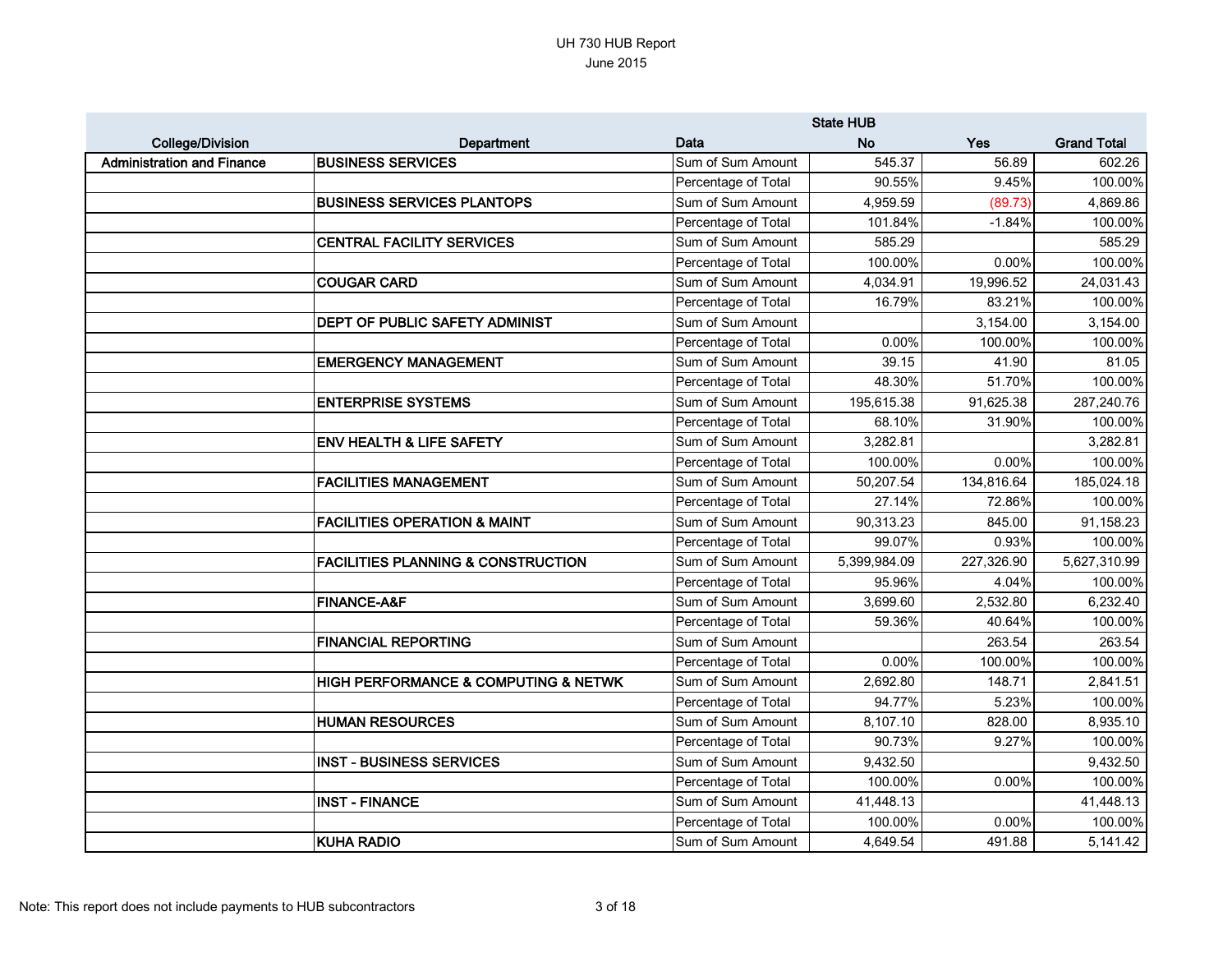|                                   |                                     |                     | <b>State HUB</b> |            |                    |
|-----------------------------------|-------------------------------------|---------------------|------------------|------------|--------------------|
| <b>College/Division</b>           | Department                          | Data                | <b>No</b>        | Yes        | <b>Grand Total</b> |
| <b>Administration and Finance</b> | <b>KUHA RADIO</b>                   | Percentage of Total | 90.43%           | 9.57%      | 100.00%            |
|                                   | <b>KUHF RADIO</b>                   | Sum of Sum Amount   | 60,650.51        | 4,920.00   | 65,570.51          |
|                                   |                                     | Percentage of Total | 92.50%           | 7.50%      | 100.00%            |
|                                   | MINOR AND PLANNED PROJECTS          | Sum of Sum Amount   | 316,497.69       | 46,260.53  | 362,758.22         |
|                                   |                                     | Percentage of Total | 87.25%           | 12.75%     | 100.00%            |
|                                   | <b>MINOR IN-HOUSE CONSTRUCTION</b>  | Sum of Sum Amount   | 10,704.00        | 10,558.00  | 21,262.00          |
|                                   |                                     | Percentage of Total | 50.34%           | 49.66%     | 100.00%            |
|                                   | <b>NORTH ZONE CUSTODIAL</b>         | Sum of Sum Amount   | 316.76           |            | 316.76             |
|                                   |                                     | Percentage of Total | 100.00%          | 0.00%      | 100.00%            |
|                                   | PARKING & TRANSPORTATION OPERATIONS | Sum of Sum Amount   | 188,437.53       | 4,081.29   | 192,518.82         |
|                                   |                                     | Percentage of Total | 97.88%           | 2.12%      | 100.00%            |
|                                   | PHY PLANT-AUTOMOTIVE                | Sum of Sum Amount   | 27,726.84        | 1,546.00   | 29,272.84          |
|                                   |                                     | Percentage of Total | 94.72%           | 5.28%      | 100.00%            |
|                                   | PHY PLANT-GROUNDS MAINT             | Sum of Sum Amount   | 15,328.49        |            | 15,328.49          |
|                                   |                                     | Percentage of Total | 100.00%          | 0.00%      | 100.00%            |
|                                   | PHY PLANT-SOLID WASTE               | Sum of Sum Amount   | 17,084.59        | 3,160.50   | 20,245.09          |
|                                   |                                     | Percentage of Total | 84.39%           | 15.61%     | 100.00%            |
|                                   | PHYSICAL PLANT                      | Sum of Sum Amount   | 125,796.24       | 361,684.85 | 487,481.09         |
|                                   |                                     | Percentage of Total | 25.81%           | 74.19%     | 100.00%            |
|                                   | <b>POLICE</b>                       | Sum of Sum Amount   | 45,407.82        | 1,718.00   | 47,125.82          |
|                                   |                                     | Percentage of Total | 96.35%           | 3.65%      | 100.00%            |
|                                   | POSTAL SERVICES OPERATIONS          | Sum of Sum Amount   | 2,436.45         | 200.00     | 2,636.45           |
|                                   |                                     | Percentage of Total | 92.41%           | 7.59%      | 100.00%            |
|                                   | PRINTING OPERATIONS                 | Sum of Sum Amount   | 4,264.02         | 567.72     | 4,831.74           |
|                                   |                                     | Percentage of Total | 88.25%           | 11.75%     | 100.00%            |
|                                   | PUBLIC SAFETY SYSTEMS               | Sum of Sum Amount   | 1,306.36         |            | 1,306.36           |
|                                   |                                     | Percentage of Total | 100.00%          | 0.00%      | 100.00%            |
|                                   | <b>REAL ESTATE SERVICES</b>         | Sum of Sum Amount   | 2,050.00         |            | 2,050.00           |
|                                   |                                     | Percentage of Total | 100.00%          | 0.00%      | 100.00%            |
|                                   | <b>RISK MANAGEMENT</b>              | Sum of Sum Amount   | 1,218.04         |            | 1,218.04           |
|                                   |                                     | Percentage of Total | 100.00%          | 0.00%      | 100.00%            |
|                                   | SERVICE LEVEL AGREEMENT             | Sum of Sum Amount   | 6,690.00         | 14,889.16  | 21,579.16          |
|                                   |                                     | Percentage of Total | 31.00%           | 69.00%     | 100.00%            |
|                                   | <b>STUDENT BUSINESS SERVICES</b>    | Sum of Sum Amount   | 18,392.02        | 5,974.98   | 24,367.00          |
|                                   |                                     | Percentage of Total | 75.48%           | 24.52%     | 100.00%            |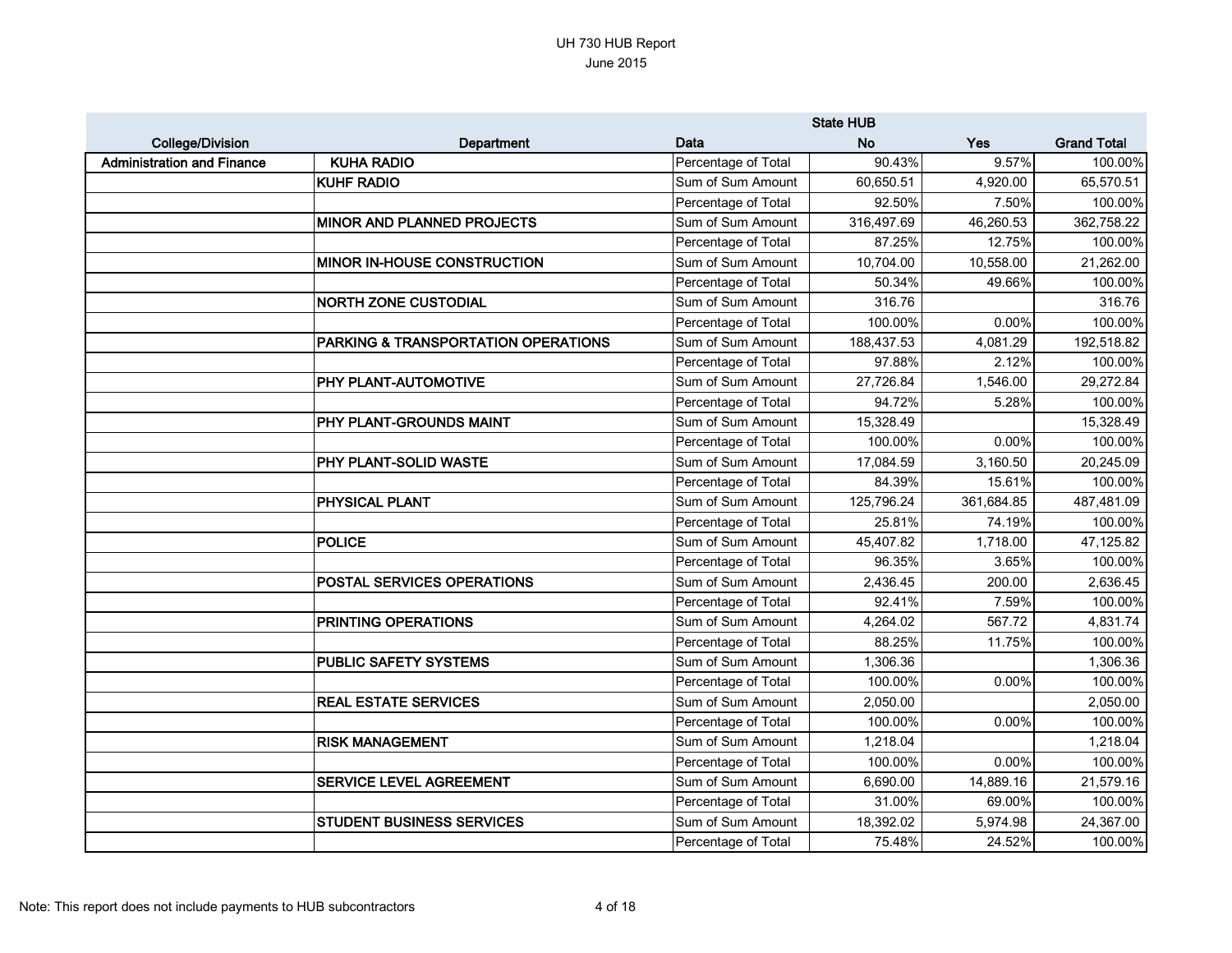|                                                |                                          |                     | <b>State HUB</b> |              |                    |
|------------------------------------------------|------------------------------------------|---------------------|------------------|--------------|--------------------|
| <b>College/Division</b>                        | <b>Department</b>                        | Data                | <b>No</b>        | Yes          | <b>Grand Total</b> |
| <b>Administration and Finance</b>              | <b>TECHNOLOGY SERVICES &amp; SUPPORT</b> | Sum of Sum Amount   | 43,927.23        | 119,620.29   | 163,547.52         |
|                                                |                                          | Percentage of Total | 26.86%           | 73.14%       | 100.00%            |
|                                                | TV PUBLIC BROADCASTING                   | Sum of Sum Amount   | 78,934.56        | 4,427.98     | 83,362.54          |
|                                                |                                          | Percentage of Total | 94.69%           | 5.31%        | 100.00%            |
|                                                | UH SPORTS & ENTERTAINMENT SVC            | Sum of Sum Amount   | 831,693.10       |              | 831,693.10         |
|                                                |                                          | Percentage of Total | 100.00%          | 0.00%        | 100.00%            |
|                                                | <b>UIT SECURITY</b>                      | Sum of Sum Amount   |                  | 1,214.80     | 1,214.80           |
|                                                |                                          | Percentage of Total | 0.00%            | 100.00%      | 100.00%            |
|                                                | UNIV INFORMATION TECH PROJECTS           | Sum of Sum Amount   | 1,888.80         | 15,573.33    | 17,462.13          |
|                                                |                                          | Percentage of Total | 10.82%           | 89.18%       | 100.00%            |
|                                                | UNIV PROPERTY SERVICES OPERATIONS        | Sum of Sum Amount   | 276,151.00       |              | 276,151.00         |
|                                                |                                          | Percentage of Total | 100.00%          | 0.00%        | 100.00%            |
|                                                | UNIVERSITY INFORMATION TECHNOLOGY        | Sum of Sum Amount   | 2,241.43         | 37,163.86    | 39,405.29          |
|                                                |                                          | Percentage of Total | 5.69%            | 94.31%       | 100.00%            |
| Administration and Finance Sum of Sum Amount   |                                          |                     | 7,908,157.69     | 1,116,235.71 | 9,024,393.40       |
| Administration and Finance Percentage of Total |                                          |                     | 87.63%           | 12.37%       | 100.00%            |
| Architecture                                   | <b>ARCHITECTURE</b>                      | Sum of Sum Amount   | 253.37           |              | 253.37             |
|                                                |                                          | Percentage of Total | 100.00%          | 0.00%        | 100.00%            |
|                                                | <b>COMMU DESIGN CNTR SUSAN ROGERS</b>    | Sum of Sum Amount   | 123.41           |              | 123.41             |
|                                                |                                          | Percentage of Total | 100.00%          | 0.00%        | 100.00%            |
|                                                | <b>DEAN, ARCHITECTURE</b>                | Sum of Sum Amount   | 22,154.23        | 830.45       | 22,984.68          |
|                                                |                                          | Percentage of Total | 96.39%           | 3.61%        | 100.00%            |
| Architecture Sum of Sum Amount                 |                                          |                     | 22,531.01        | 830.45       | 23,361.46          |
| <b>Architecture Percentage of Total</b>        |                                          |                     | 96.45%           | 3.55%        | 100.00%            |
| <b>Business Administration</b>                 | <b>ACCOUNTANCY AND TAXATION</b>          | Sum of Sum Amount   | 483.66           | 247.89       | 731.55             |
|                                                |                                          | Percentage of Total | 66.11%           | 33.89%       | 100.00%            |
|                                                | <b>ACCOUNTING CERTIFICATE PROGRAM</b>    | Sum of Sum Amount   | 226.47           | 108.47       | 334.94             |
|                                                |                                          | Percentage of Total | 67.62%           | 32.38%       | 100.00%            |
|                                                | <b>BAUER CAREER SERVICES CTR</b>         | Sum of Sum Amount   | 569.59           | 98.40        | 667.99             |
|                                                |                                          | Percentage of Total | 85.27%           | 14.73%       | 100.00%            |
|                                                | <b>BAUER COMMUNICATIONS</b>              | Sum of Sum Amount   | 43,912.55        |              | 43,912.55          |
|                                                |                                          | Percentage of Total | 100.00%          | 0.00%        | 100.00%            |
|                                                | <b>BAUER DIVISION OF TECHNOLOGY</b>      | Sum of Sum Amount   | 13,604.62        | 1,436.77     | 15,041.39          |
|                                                |                                          | Percentage of Total | 90.45%           | 9.55%        | 100.00%            |
|                                                | <b>BAUER EXTERNAL RELATIONS DEPT</b>     | Sum of Sum Amount   |                  | 192.51       | 192.51             |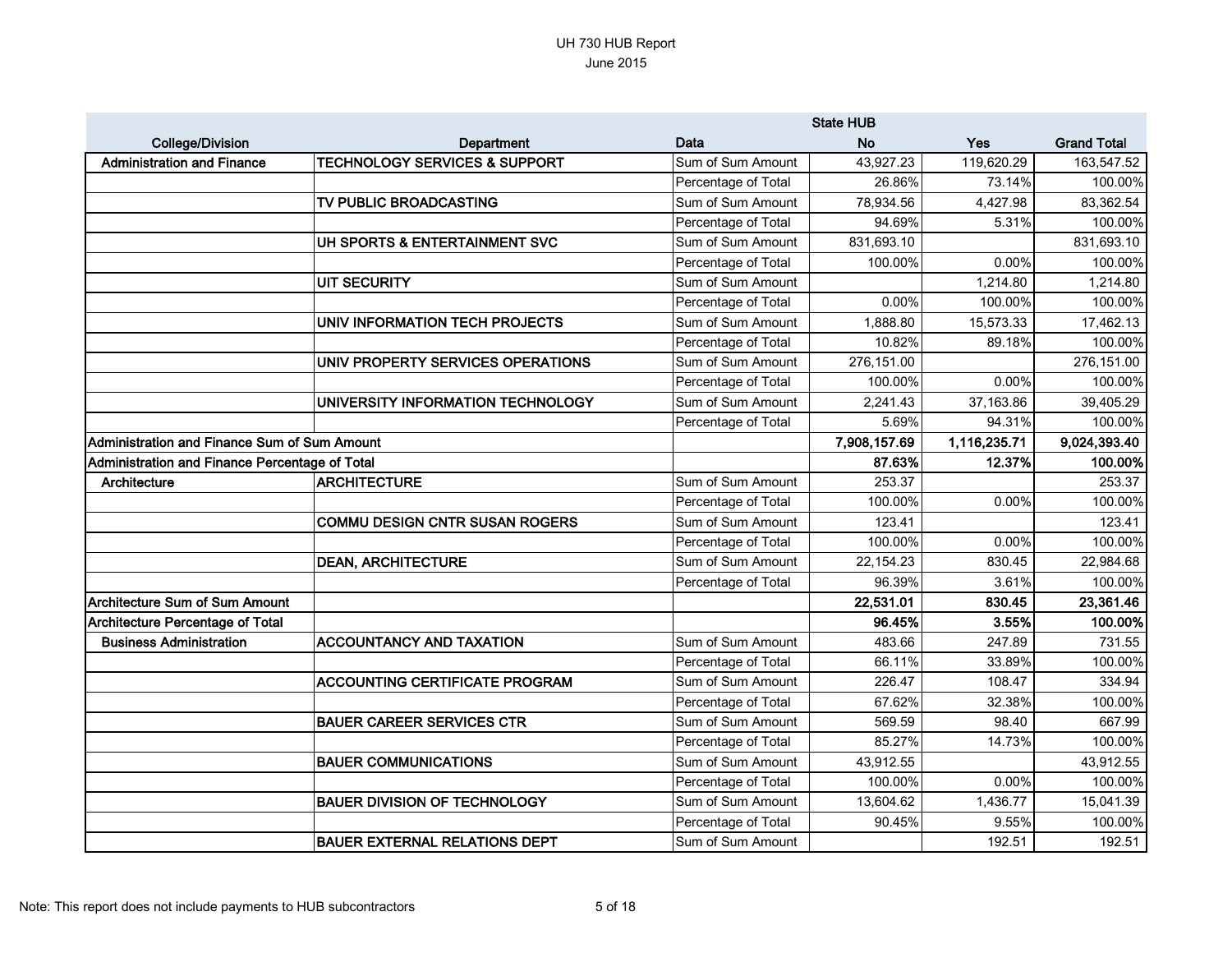|                                                    |                                              |                     | <b>State HUB</b> |           |                    |
|----------------------------------------------------|----------------------------------------------|---------------------|------------------|-----------|--------------------|
| <b>College/Division</b>                            | Department                                   | Data                | <b>No</b>        | Yes       | <b>Grand Total</b> |
| <b>Business Administration</b>                     | <b>BAUER EXTERNAL RELATIONS DEPT</b>         | Percentage of Total | 0.00%            | 100.00%   | 100.00%            |
|                                                    | <b>BAUER GRADUATE PROFESSIONAL PROGRAMS</b>  | Sum of Sum Amount   | 5,909.48         |           | 5,909.48           |
|                                                    |                                              | Percentage of Total | 100.00%          | 0.00%     | 100.00%            |
|                                                    | <b>BAUER MARKETING INITIATIVES</b>           | Sum of Sum Amount   | 13,921.91        |           | 13,921.91          |
|                                                    |                                              | Percentage of Total | 100.00%          | 0.00%     | 100.00%            |
|                                                    | <b>CTR FOR EXECUTIVE DEVELOPMENT</b>         | Sum of Sum Amount   | 1,764.56         | 589.59    | 2,354.15           |
|                                                    |                                              | Percentage of Total | 74.96%           | 25.04%    | 100.00%            |
|                                                    | <b>DEAN'S OFFICE, BAUER COLLEGE</b>          | Sum of Sum Amount   | 140,722.37       | 2,892.81  | 143,615.18         |
|                                                    |                                              | Percentage of Total | 97.99%           | 2.01%     | 100.00%            |
|                                                    | <b>DECISION AND INFORMATION SCIEN</b>        | Sum of Sum Amount   | 2,329.59         | 1,082.06  | 3,411.65           |
|                                                    |                                              | Percentage of Total | 68.28%           | 31.72%    | 100.00%            |
|                                                    | <b>EXECUTIVE DEGREE PROGRAMS</b>             | Sum of Sum Amount   | 46,233.06        | 838.36    | 47,071.42          |
|                                                    |                                              | Percentage of Total | 98.22%           | 1.78%     | 100.00%            |
|                                                    | <b>FINANCE-BAUER COLLEGE</b>                 | Sum of Sum Amount   | 572.82           | 570.83    | 1,143.65           |
|                                                    |                                              | Percentage of Total | 50.09%           | 49.91%    | 100.00%            |
|                                                    | <b>MANAGEMENT-BAUER COLLEGE</b>              | Sum of Sum Amount   | 2,121.88         | 463.81    | 2,585.69           |
|                                                    |                                              | Percentage of Total | 82.06%           | 17.94%    | 100.00%            |
|                                                    | <b>MARKETING-BAUER COLLEGE</b>               | Sum of Sum Amount   | 1,123.43         | 451.98    | 1,575.41           |
|                                                    |                                              | Percentage of Total | 71.31%           | 28.69%    | 100.00%            |
|                                                    | <b>SALES EXCELLENCE INSTITUTE</b>            | Sum of Sum Amount   | 23,197.90        | 11,559.96 | 34,757.86          |
|                                                    |                                              | Percentage of Total | 66.74%           | 33.26%    | 100.00%            |
|                                                    | <b>SMALL BUSINESS DEV CENTER</b>             | Sum of Sum Amount   | 49,447.41        | 1,528.77  | 50,976.18          |
|                                                    |                                              | Percentage of Total | 97.00%           | 3.00%     | 100.00%            |
|                                                    | UNDERGRAD BUSINESS PROG                      | Sum of Sum Amount   | 4,346.48         |           | 4,346.48           |
|                                                    |                                              | Percentage of Total | 100.00%          | 0.00%     | 100.00%            |
|                                                    | <b>WOLFF CTR FOR ENTREPRENEURSHIP</b>        | Sum of Sum Amount   | 3,953.01         | 462.48    | 4,415.49           |
|                                                    |                                              | Percentage of Total | 89.53%           | 10.47%    | 100.00%            |
| <b>Business Administration Sum of Sum Amount</b>   |                                              |                     | 354,440.79       | 22,524.69 | 376,965.48         |
| <b>Business Administration Percentage of Total</b> |                                              |                     | 94.02%           | 5.98%     | 100.00%            |
| <b>Chancellor/President</b>                        | <b>BASEBALL</b>                              | Sum of Sum Amount   | 7,804.52         | 71.27     | 7,875.79           |
|                                                    |                                              | Percentage of Total | 99.10%           | 0.90%     | 100.00%            |
|                                                    | <b>COMMUNITY RELATIONS &amp; INST ACCESS</b> | Sum of Sum Amount   | 256.06           | 33.48     | 289.54             |
|                                                    |                                              | Percentage of Total | 88.44%           | 11.56%    | 100.00%            |
|                                                    | <b>FOOTBALL</b>                              | Sum of Sum Amount   | 4,963.48         |           | 4,963.48           |
|                                                    |                                              | Percentage of Total | 100.00%          | 0.00%     | 100.00%            |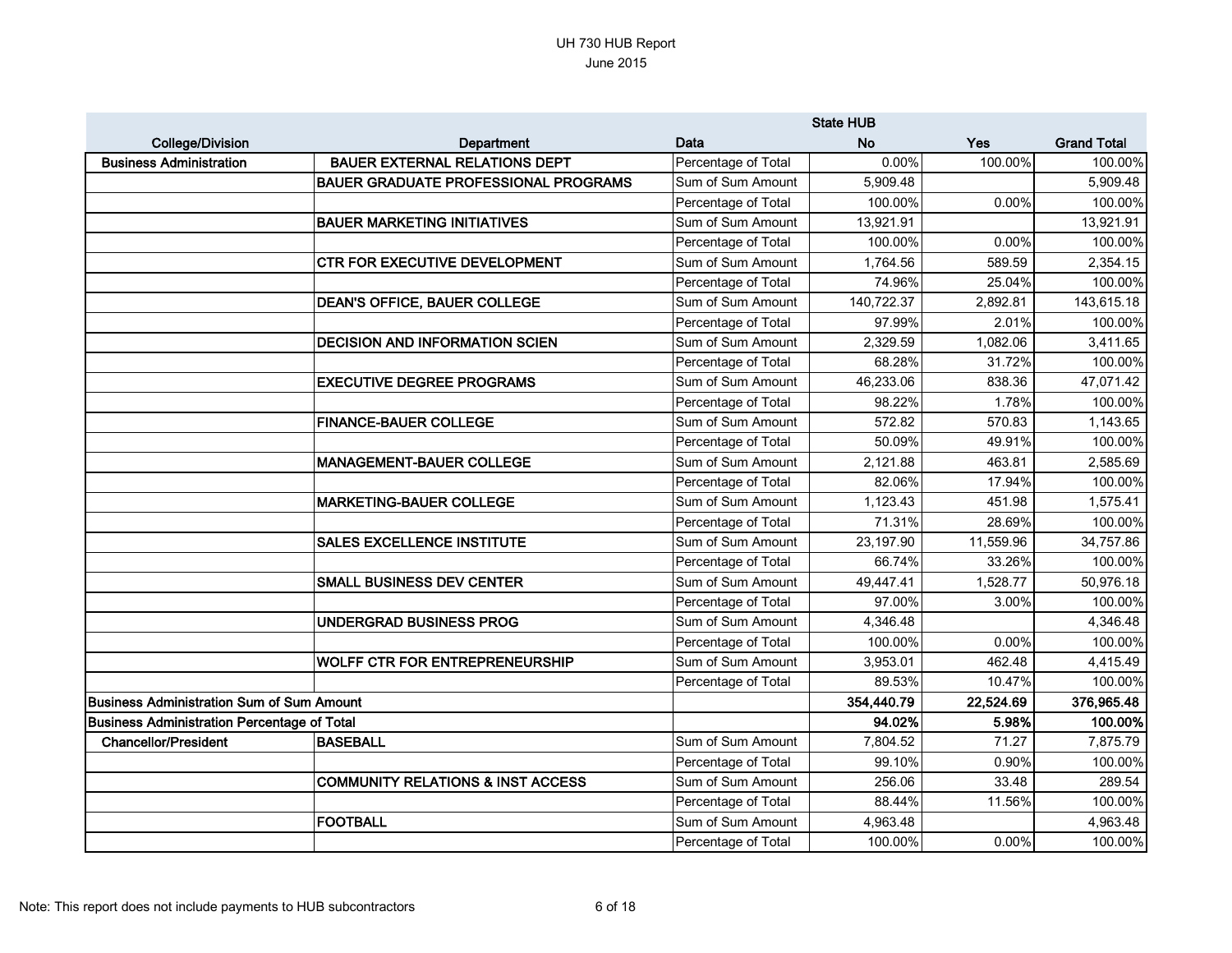|                                                 |                                           |                     | <b>State HUB</b> |          |                    |
|-------------------------------------------------|-------------------------------------------|---------------------|------------------|----------|--------------------|
| <b>College/Division</b>                         | <b>Department</b>                         | Data                | <b>No</b>        | Yes      | <b>Grand Total</b> |
| <b>Chancellor/President</b>                     | <b>INTERCOLLEGIATE ATHLETICS</b>          | Sum of Sum Amount   | 185,455.88       | 6,294.76 | 191,750.64         |
|                                                 |                                           | Percentage of Total | 96.72%           | 3.28%    | 100.00%            |
|                                                 | <b>MEN'S TRACK AND FIELD</b>              | Sum of Sum Amount   | 2,442.20         |          | 2,442.20           |
|                                                 |                                           | Percentage of Total | 100.00%          | 0.00%    | 100.00%            |
|                                                 | <b>OFFICE EQUAL OPPORTUNITY SRVS</b>      | Sum of Sum Amount   | 2,629.08         | 39.10    | 2,668.18           |
|                                                 |                                           | Percentage of Total | 98.53%           | 1.47%    | 100.00%            |
|                                                 | <b>OFFICE OF SPECIAL EVENTS</b>           | Sum of Sum Amount   | 110,568.82       | 126.86   | 110,695.68         |
|                                                 |                                           | Percentage of Total | 99.89%           | 0.11%    | 100.00%            |
|                                                 | <b>PRESIDENT</b>                          | Sum of Sum Amount   | 789.28           |          | 789.28             |
|                                                 |                                           | Percentage of Total | 100.00%          | 0.00%    | 100.00%            |
|                                                 | <b>STAFF COUNCIL</b>                      | Sum of Sum Amount   | 607.82           | 230.18   | 838.00             |
|                                                 |                                           | Percentage of Total | 72.53%           | 27.47%   | 100.00%            |
|                                                 | <b>WOMEN'S BASKETBALL</b>                 | Sum of Sum Amount   | 317.78           |          | 317.78             |
|                                                 |                                           | Percentage of Total | 100.00%          | 0.00%    | 100.00%            |
|                                                 | <b>WOMEN'S SOCCER</b>                     | Sum of Sum Amount   | 119.83           |          | 119.83             |
|                                                 |                                           | Percentage of Total | 100.00%          | 0.00%    | 100.00%            |
|                                                 | <b>WOMEN'S SOFTBALL</b>                   | Sum of Sum Amount   | 300.00           |          | 300.00             |
|                                                 |                                           | Percentage of Total | 100.00%          | 0.00%    | 100.00%            |
| <b>Chancellor/President Sum of Sum Amount</b>   |                                           |                     | 316,254.75       | 6,795.65 | 323,050.40         |
| <b>Chancellor/President Percentage of Total</b> |                                           |                     | 97.90%           | 2.10%    | 100.00%            |
| Education                                       | <b>ASIAN AMERICAN STUDIES</b>             | Sum of Sum Amount   | 2,360.36         | 1,250.19 | 3,610.55           |
|                                                 |                                           | Percentage of Total | 65.37%           | 34.63%   | 100.00%            |
|                                                 | CENTER FOR INFO TECH IN EDUCATION         | Sum of Sum Amount   | 5,143.94         | 5,910.71 | 11,054.65          |
|                                                 |                                           | Percentage of Total | 46.53%           | 53.47%   | 100.00%            |
|                                                 | <b>CHARTER SCHOOL</b>                     | Sum of Sum Amount   | 20,548.36        | 295.37   | 20,843.73          |
|                                                 |                                           | Percentage of Total | 98.58%           | 1.42%    | 100.00%            |
|                                                 | <b>CONSISTENCY MGMT &amp; COOP DISCIP</b> | Sum of Sum Amount   | 601.19           | 63.05    | 664.24             |
|                                                 |                                           | Percentage of Total | 90.51%           | 9.49%    | 100.00%            |
|                                                 | <b>CURRICULUM AND INSTRUCTION</b>         | Sum of Sum Amount   | 109,212.71       | 596.75   | 109,809.46         |
|                                                 |                                           | Percentage of Total | 99.46%           | 0.54%    | 100.00%            |
|                                                 | <b>DEAN, EDUCATION</b>                    | Sum of Sum Amount   | 23,873.71        | 1,673.67 | 25,547.38          |
|                                                 |                                           | Percentage of Total | 93.45%           | 6.55%    | 100.00%            |
|                                                 | ED LEADERSHIP & POLICY STUDIES            | Sum of Sum Amount   |                  | 59.72    | 59.72              |
|                                                 |                                           | Percentage of Total | $0.00\%$         | 100.00%  | 100.00%            |
|                                                 | <b>EDUCATIONAL PSYCHOLOGY</b>             | Sum of Sum Amount   | 18,514.35        | 1,668.39 | 20,182.74          |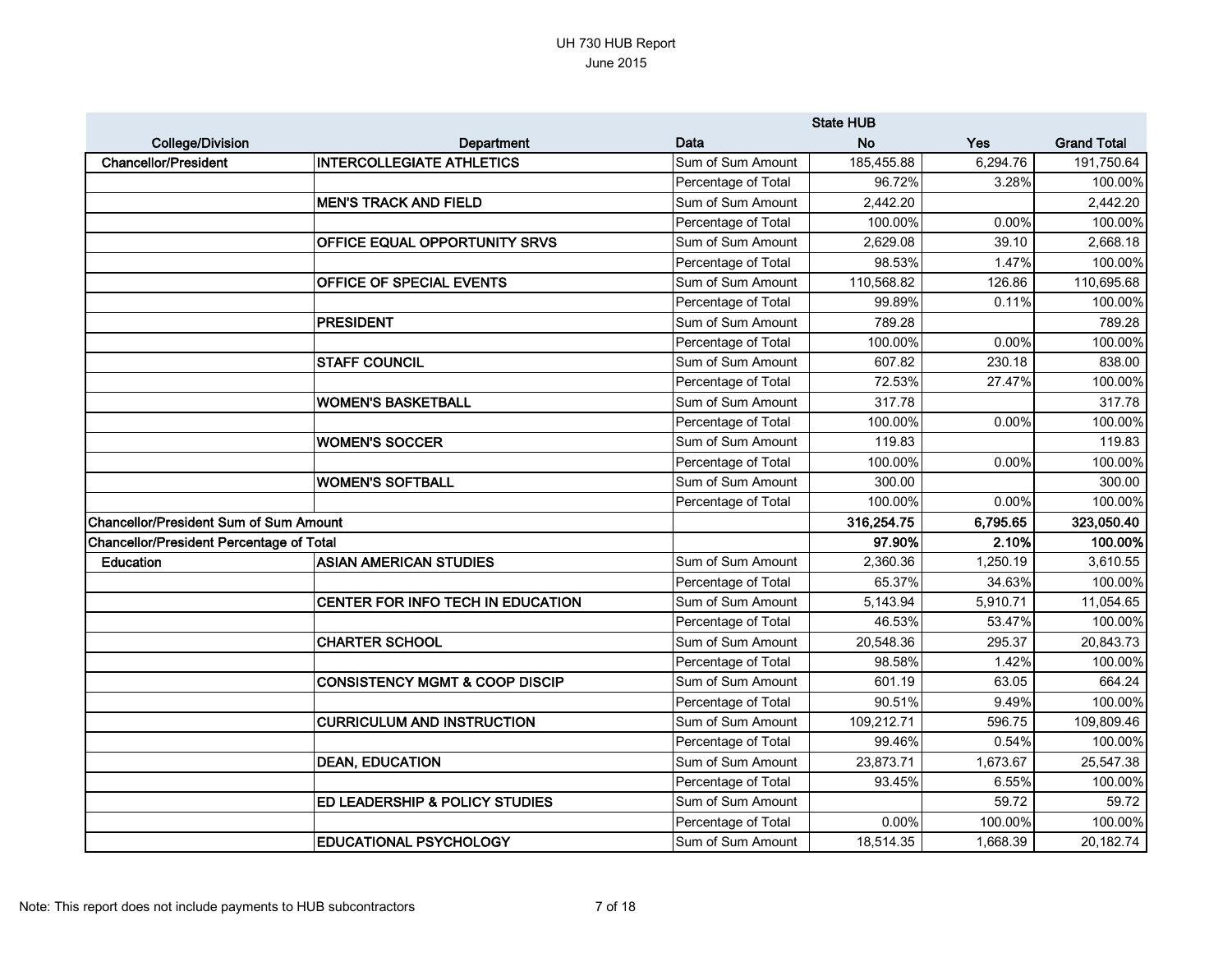|                                        |                                         |                     | <b>State HUB</b> |           |                    |
|----------------------------------------|-----------------------------------------|---------------------|------------------|-----------|--------------------|
| <b>College/Division</b>                | Department                              | Data                | <b>No</b>        | Yes       | <b>Grand Total</b> |
| <b>Education</b>                       | <b>EDUCATIONAL PSYCHOLOGY</b>           | Percentage of Total | 91.73%           | 8.27%     | 100.00%            |
| <b>Education Sum of Sum Amount</b>     |                                         |                     | 180,254.62       | 11,517.85 | 191,772.47         |
| <b>Education Percentage of Total</b>   |                                         |                     | 93.99%           | 6.01%     | 100.00%            |
| Engineering                            | <b>BIOMEDICAL ENGINEERING</b>           | Sum of Sum Amount   | 80,872.52        | 8,171.03  | 89,043.55          |
|                                        |                                         | Percentage of Total | 90.82%           | 9.18%     | 100.00%            |
|                                        | <b>CHEMICAL ENGINEERING</b>             | Sum of Sum Amount   | 301,213.35       | 784.75    | 301,998.10         |
|                                        |                                         | Percentage of Total | 99.74%           | 0.26%     | 100.00%            |
|                                        | <b>CIVIL ENGINEERING</b>                | Sum of Sum Amount   | 181,169.95       | 6,068.82  | 187,238.77         |
|                                        |                                         | Percentage of Total | 96.76%           | 3.24%     | 100.00%            |
|                                        | <b>COMPOSITE ENGR APPLICATIONS CT</b>   | Sum of Sum Amount   | 387.76           |           | 387.76             |
|                                        |                                         | Percentage of Total | 100.00%          | 0.00%     | 100.00%            |
|                                        | <b>CTR FOR INNOVATIVE GROUTING</b>      | Sum of Sum Amount   | 123.77           |           | 123.77             |
|                                        |                                         | Percentage of Total | 100.00%          | 0.00%     | 100.00%            |
|                                        | <b>DEAN, ENGINEERING</b>                | Sum of Sum Amount   | 44,367.50        | 8,618.47  | 52,985.97          |
|                                        |                                         | Percentage of Total | 83.73%           | 16.27%    | 100.00%            |
|                                        | <b>ELECTRICAL ENGINEERING</b>           | Sum of Sum Amount   | 47,730.64        | 1,968.41  | 49,699.05          |
|                                        |                                         | Percentage of Total | 96.04%           | 3.96%     | 100.00%            |
|                                        | <b>ENGINEERING SERVICES</b>             | Sum of Sum Amount   | 172.08           |           | 172.08             |
|                                        |                                         | Percentage of Total | 100.00%          | 0.00%     | 100.00%            |
|                                        | <b>INDUSTRIAL ENGINEERING</b>           | Sum of Sum Amount   | 983.23           | 331.16    | 1,314.39           |
|                                        |                                         | Percentage of Total | 74.81%           | 25.19%    | 100.00%            |
|                                        | <b>INTEGRATED BIO &amp; NANO SYSTEM</b> | Sum of Sum Amount   | 5,678.81         | 13.86     | 5,692.67           |
|                                        |                                         | Percentage of Total | 99.76%           | 0.24%     | 100.00%            |
|                                        | <b>MECHANICAL ENGINEERING</b>           | Sum of Sum Amount   | 98,047.94        | 3,459.11  | 101,507.05         |
|                                        |                                         | Percentage of Total | 96.59%           | 3.41%     | 100.00%            |
|                                        | NATL CTR FOR AIRBORNE LASER MAPPING     | Sum of Sum Amount   | 4,536.82         |           | 4,536.82           |
|                                        |                                         | Percentage of Total | 100.00%          | 0.00%     | 100.00%            |
|                                        | <b>WIND ENERGY CENTER</b>               | Sum of Sum Amount   | 154.76           |           | 154.76             |
|                                        |                                         | Percentage of Total | 100.00%          | 0.00%     | 100.00%            |
| <b>Engineering Sum of Sum Amount</b>   |                                         |                     | 765,439.13       | 29,415.61 | 794,854.74         |
| Engineering Percentage of Total        |                                         |                     | 96.30%           | 3.70%     | 100.00%            |
| <b>Graduate College of Social Work</b> | <b>ADMISSIONS-GCSW</b>                  | Sum of Sum Amount   | 149.73           | 12.45     | 162.18             |
|                                        |                                         | Percentage of Total | 92.32%           | 7.68%     | 100.00%            |
|                                        | ALUMNI, CAREER & DEVELOPMENT            | Sum of Sum Amount   | 356.27           | 178.33    | 534.60             |
|                                        |                                         | Percentage of Total | 66.64%           | 33.36%    | 100.00%            |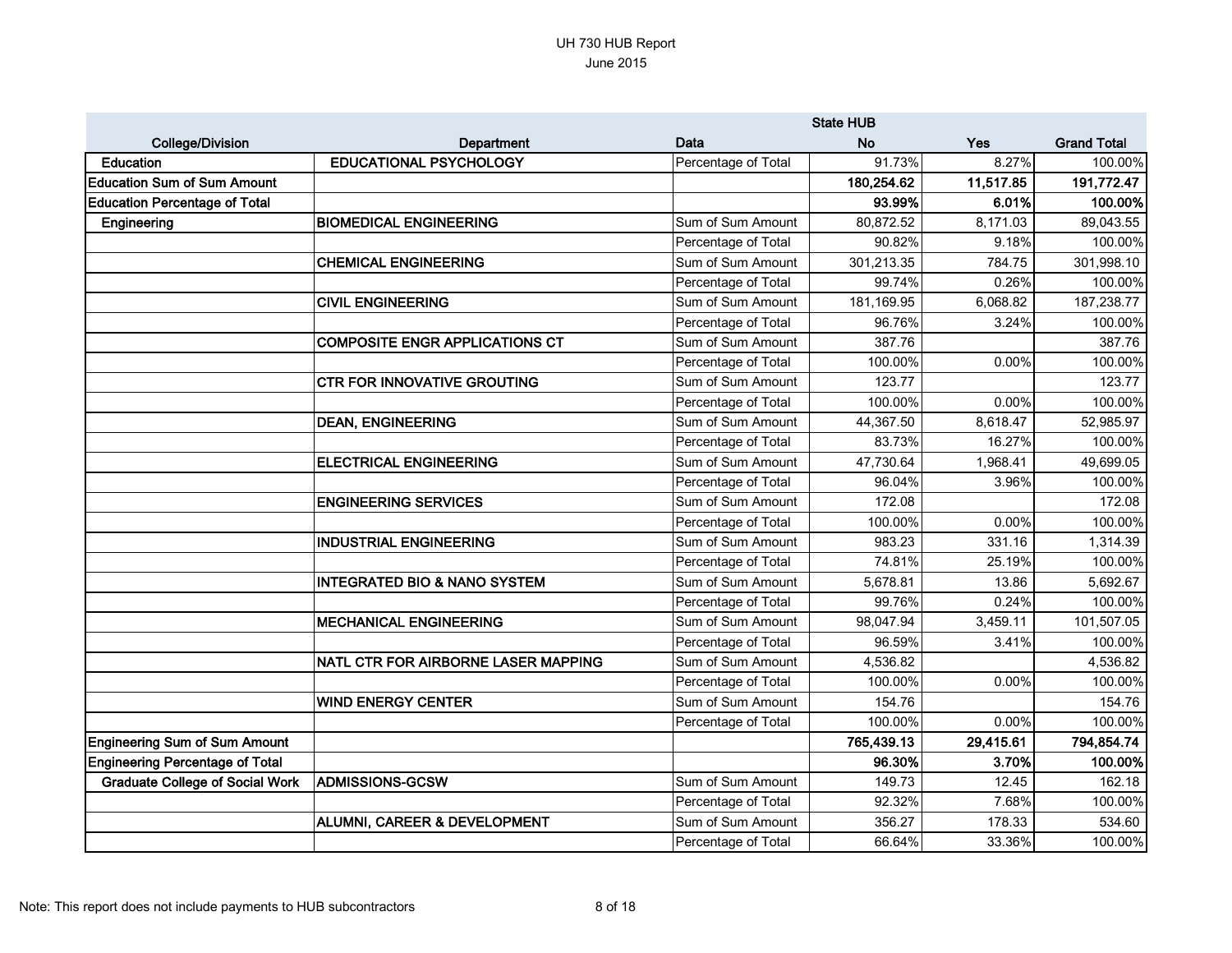|                                                          |                                                                |                     | <b>State HUB</b> |          |                    |
|----------------------------------------------------------|----------------------------------------------------------------|---------------------|------------------|----------|--------------------|
| <b>College/Division</b>                                  | <b>Department</b>                                              | Data                | <b>No</b>        | Yes      | <b>Grand Total</b> |
| <b>Graduate College of Social Work</b>                   | <b>CHILD &amp; FAMILY CENTER</b>                               | Sum of Sum Amount   | 2,294.49         | 1,398.18 | 3,692.67           |
|                                                          |                                                                | Percentage of Total | 62.14%           | 37.86%   | 100.00%            |
|                                                          | <b>CTR DRUG &amp; SOCIAL POLICY RESRC</b>                      | Sum of Sum Amount   | 1,259.60         | 460.07   | 1,719.67           |
|                                                          |                                                                | Percentage of Total | 73.25%           | 26.75%   | 100.00%            |
|                                                          | <b>CTR FOR HEALTH EQUITY &amp; EVAL</b>                        | Sum of Sum Amount   | 150.00           |          | 150.00             |
|                                                          |                                                                | Percentage of Total | 100.00%          | 0.00%    | 100.00%            |
|                                                          | <b>DEAN, SOCIAL WORK</b>                                       | Sum of Sum Amount   | 6,771.35         | 2,998.94 | 9,770.29           |
|                                                          |                                                                | Percentage of Total | 69.31%           | 30.69%   | 100.00%            |
|                                                          | <b>GCSW INFORMATION TECHNOLOGY</b>                             | Sum of Sum Amount   | 573.76           |          | 573.76             |
|                                                          |                                                                | Percentage of Total | 100.00%          | 0.00%    | 100.00%            |
| <b>Graduate College of Social Work Sum of Sum Amount</b> |                                                                |                     | 11,555.20        | 5,047.97 | 16,603.17          |
| Graduate College of Social Work Percentage of Total      |                                                                |                     | 69.60%           | 30.40%   | 100.00%            |
| <b>Honors College</b>                                    | <b>DEAN, HONORS COLLEGE</b>                                    | Sum of Sum Amount   | 79,210.48        | 4,560.52 | 83,771.00          |
|                                                          |                                                                | Percentage of Total | 94.56%           | 5.44%    | 100.00%            |
|                                                          | <b>FORENSICS PROGRAM</b>                                       | Sum of Sum Amount   | 189.73           |          | 189.73             |
|                                                          |                                                                | Percentage of Total | 100.00%          | 0.00%    | 100.00%            |
| Honors College Sum of Sum Amount                         |                                                                |                     | 79,400.21        | 4,560.52 | 83,960.73          |
| Honors College Percentage of Total                       |                                                                |                     | 94.57%           | 5.43%    | 100.00%            |
|                                                          | Hotel and Restaurant Management DEAN, HOTEL & RESTAURANT MANAG | Sum of Sum Amount   | 2,446.43         |          | 2,446.43           |
|                                                          |                                                                | Percentage of Total | 100.00%          | 0.00%    | 100.00%            |
|                                                          | HOTEL AND RESTAURANT MANAGEMENT                                | Sum of Sum Amount   | 229,408.73       | 2,199.10 | 231,607.83         |
|                                                          |                                                                | Percentage of Total | 99.05%           | 0.95%    | 100.00%            |
| Hotel and Restaurant Management Sum of Sum Amount        |                                                                |                     | 231,855.16       | 2,199.10 | 234,054.26         |
| Hotel and Restaurant Management Percentage of Total      |                                                                |                     | 99.06%           | 0.94%    | 100.00%            |
| <b>Law Center</b>                                        | <b>ASSOCIATE DEAN, LAW</b>                                     | Sum of Sum Amount   | 9.42             |          | 9.42               |
|                                                          |                                                                | Percentage of Total | 100.00%          | 0.00%    | 100.00%            |
|                                                          | <b>BLAKELEY INSTITUTE</b>                                      | Sum of Sum Amount   |                  | 108.33   | 108.33             |
|                                                          |                                                                | Percentage of Total | $0.00\%$         | 100.00%  | 100.00%            |
|                                                          | <b>BUSINESS SERVICES, LAW</b>                                  | Sum of Sum Amount   | 5,402.84         | 1,875.80 | 7,278.64           |
|                                                          |                                                                | Percentage of Total | 74.23%           | 25.77%   | 100.00%            |
|                                                          | <b>CAREER SERVICES, LAW</b>                                    | Sum of Sum Amount   | 996.98           | 713.48   | 1,710.46           |
|                                                          |                                                                | Percentage of Total | 58.29%           | 41.71%   | 100.00%            |
|                                                          | <b>CENTER PROGRAMS, LAW</b>                                    | Sum of Sum Amount   | 13,181.11        |          | 13,181.11          |
|                                                          |                                                                | Percentage of Total | 100.00%          | 0.00%    | 100.00%            |
|                                                          | CHAIRS AND PROFESSORSHIPS, LAW                                 | Sum of Sum Amount   | 357.00           |          | 357.00             |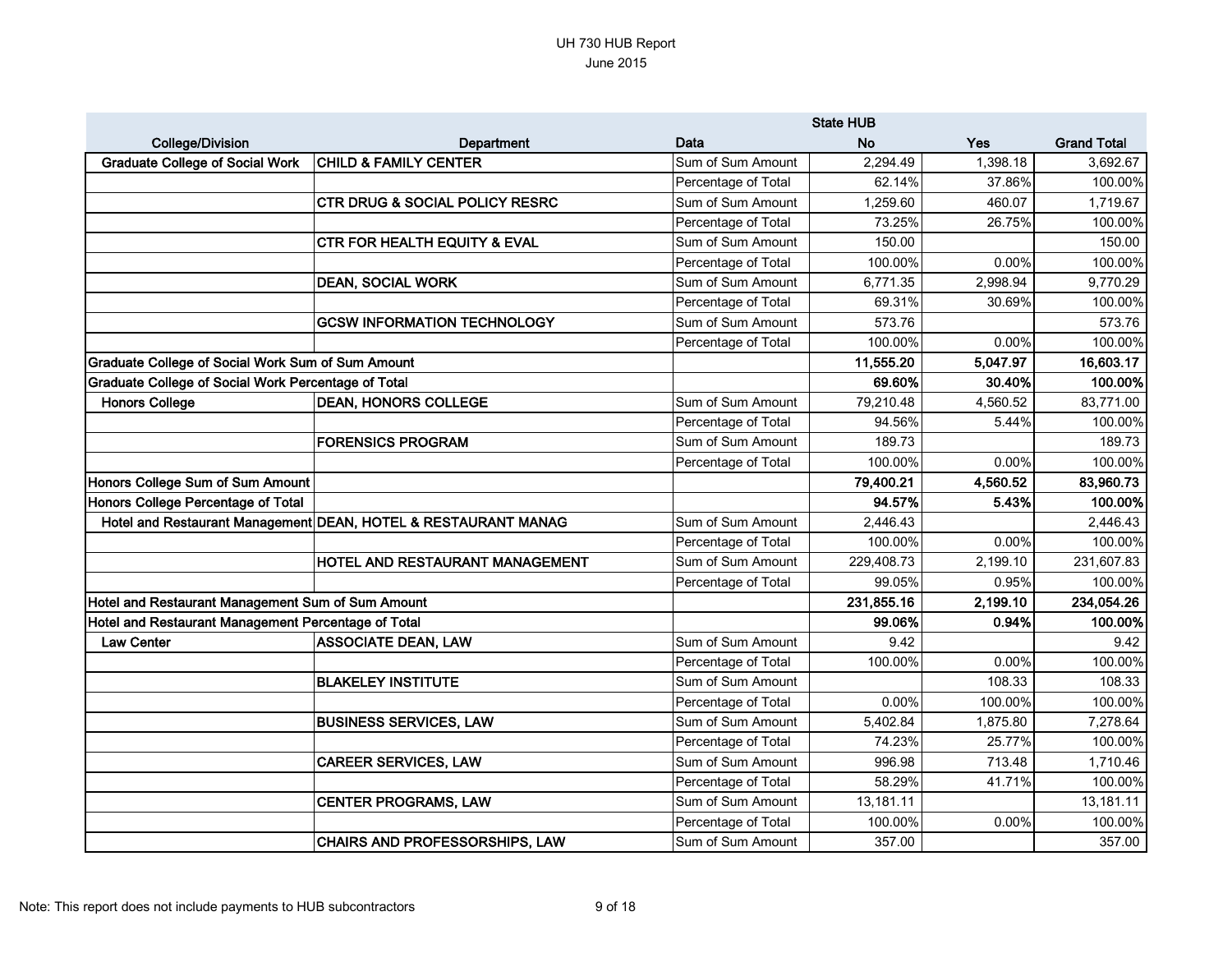|                                         |                                          |                     | <b>State HUB</b> |           |                    |
|-----------------------------------------|------------------------------------------|---------------------|------------------|-----------|--------------------|
| <b>College/Division</b>                 | Department                               | Data                | <b>No</b>        | Yes       | <b>Grand Total</b> |
| <b>Law Center</b>                       | <b>CHAIRS AND PROFESSORSHIPS, LAW</b>    | Percentage of Total | 100.00%          | 0.00%     | 100.00%            |
|                                         | DEAN, LAW                                | Sum of Sum Amount   | 6.60             | 804.24    | 810.84             |
|                                         |                                          | Percentage of Total | 0.81%            | 99.19%    | 100.00%            |
|                                         | <b>EXTERNAL AFFAIRS, LAW</b>             | Sum of Sum Amount   | 4,521.65         | 128.29    | 4,649.94           |
|                                         |                                          | Percentage of Total | 97.24%           | 2.76%     | 100.00%            |
|                                         | <b>FACULTY SUPPORT LAW</b>               | Sum of Sum Amount   | 3,493.20         | 485.40    | 3,978.60           |
|                                         |                                          | Percentage of Total | 87.80%           | 12.20%    | 100.00%            |
|                                         | <b>HEALTH LAW &amp; POLICY INSTITUTE</b> | Sum of Sum Amount   | 219.00           | 128.18    | 347.18             |
|                                         |                                          | Percentage of Total | 63.08%           | 36.92%    | 100.00%            |
|                                         | INST OF HIGHER EDU & GOVERNANCE LAW      | Sum of Sum Amount   | 164.12           |           | 164.12             |
|                                         |                                          | Percentage of Total | 100.00%          | 0.00%     | 100.00%            |
|                                         | <b>LAW</b>                               | Sum of Sum Amount   | 2,800.00         |           | 2,800.00           |
|                                         |                                          | Percentage of Total | 100.00%          | 0.00%     | 100.00%            |
|                                         | <b>LAW FOUNDATION</b>                    | Sum of Sum Amount   | 199.91           |           | 199.91             |
|                                         |                                          | Percentage of Total | 100.00%          | 0.00%     | 100.00%            |
|                                         | <b>LAW INFORMATION TECHNOLOGY</b>        | Sum of Sum Amount   | 14,744.21        | 70,207.83 | 84,952.04          |
|                                         |                                          | Percentage of Total | 17.36%           | 82.64%    | 100.00%            |
|                                         | <b>LAW LIBRARY</b>                       | Sum of Sum Amount   | 7,229.58         | 553.51    | 7,783.09           |
|                                         |                                          | Percentage of Total | 92.89%           | 7.11%     | 100.00%            |
|                                         | <b>LEGAL AID CLINIC, LAW</b>             | Sum of Sum Amount   | 845.32           | 110.43    | 955.75             |
|                                         |                                          | Percentage of Total | 88.45%           | 11.55%    | 100.00%            |
|                                         | PUBLIC RELS & MARKETING, LAW             | Sum of Sum Amount   | 7,450.84         | 70.96     | 7,521.80           |
|                                         |                                          | Percentage of Total | 99.06%           | 0.94%     | 100.00%            |
|                                         | STUDENT ORGANIZATION, LAW                | Sum of Sum Amount   | 5,013.53         |           | 5,013.53           |
|                                         |                                          | Percentage of Total | 100.00%          | 0.00%     | 100.00%            |
|                                         | STUDENT SERVICES, LAW                    | Sum of Sum Amount   | 12,373.39        | 6,572.77  | 18,946.16          |
|                                         |                                          | Percentage of Total | 65.31%           | 34.69%    | 100.00%            |
| Law Center Sum of Sum Amount            |                                          |                     | 79,008.70        | 81,759.22 | 160,767.92         |
| Law Center Percentage of Total          |                                          |                     | 49.14%           | 50.86%    | 100.00%            |
| <b>Liberal Arts and Social Sciences</b> | <b>AEROSPACE STUDIES</b>                 | Sum of Sum Amount   | 1,228.73         | 374.64    | 1,603.37           |
|                                         |                                          | Percentage of Total | 76.63%           | 23.37%    | 100.00%            |
|                                         | <b>AFRICAN-AMERICAN STUDIES</b>          | Sum of Sum Amount   | 824.54           | 505.24    | 1,329.78           |
|                                         |                                          | Percentage of Total | 62.01%           | 37.99%    | 100.00%            |
|                                         | <b>ART</b>                               | Sum of Sum Amount   | 25,371.29        | 384.03    | 25,755.32          |
|                                         |                                          | Percentage of Total | 98.51%           | 1.49%     | 100.00%            |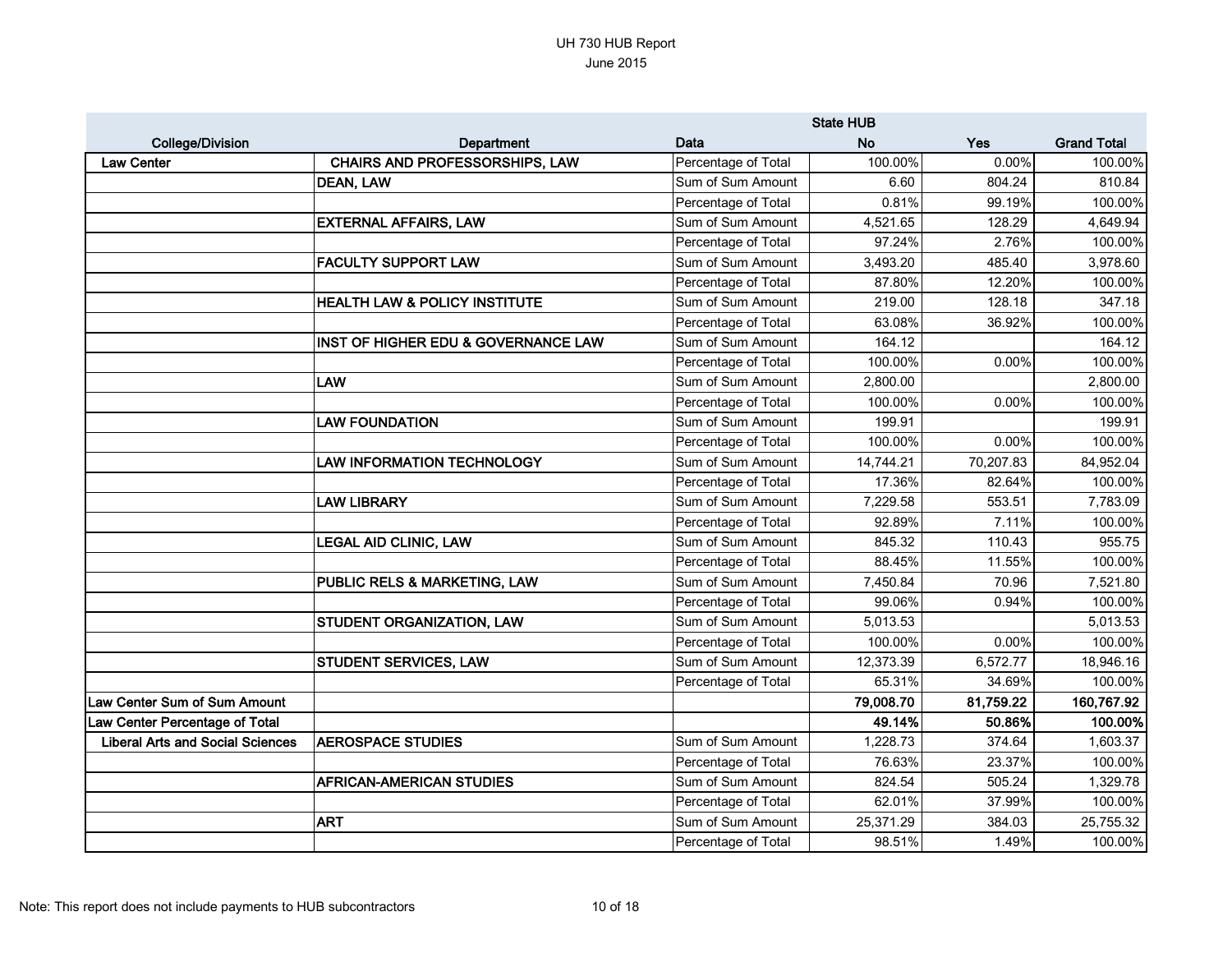|                                         |                                       |                     | <b>State HUB</b> |          |                    |
|-----------------------------------------|---------------------------------------|---------------------|------------------|----------|--------------------|
| <b>College/Division</b>                 | Department                            | Data                | <b>No</b>        | Yes      | <b>Grand Total</b> |
| <b>Liberal Arts and Social Sciences</b> | <b>ARTE PUBLICO</b>                   | Sum of Sum Amount   | 23,967.89        | 1,005.03 | 24,972.92          |
|                                         |                                       | Percentage of Total | 95.98%           | 4.02%    | 100.00%            |
|                                         | <b>BAND</b>                           | Sum of Sum Amount   | 3,189.11         | 786.56   | 3,975.67           |
|                                         |                                       | Percentage of Total | 80.22%           | 19.78%   | 100.00%            |
|                                         | <b>BLAFFER GALLERY</b>                | Sum of Sum Amount   | 17,702.03        | 38.81    | 17,740.84          |
|                                         |                                       | Percentage of Total | 99.78%           | 0.22%    | 100.00%            |
|                                         | <b>CENTER FOR PUBLIC HISTORY</b>      | Sum of Sum Amount   | 1,335.97         | 265.61   | 1,601.58           |
|                                         |                                       | Percentage of Total | 83.42%           | 16.58%   | 100.00%            |
|                                         | <b>COMMUNICATION</b>                  | Sum of Sum Amount   | 12,747.74        | 3,489.75 | 16,237.49          |
|                                         |                                       | Percentage of Total | 78.51%           | 21.49%   | 100.00%            |
|                                         | <b>COMMUNICATIONS DISORDERS</b>       | Sum of Sum Amount   | 2,380.02         | 644.37   | 3,024.39           |
|                                         |                                       | Percentage of Total | 78.69%           | 21.31%   | 100.00%            |
|                                         | <b>COMPARATIVE CULTURAL STUDIES</b>   | Sum of Sum Amount   | 14,842.48        | 58.44    | 14,900.92          |
|                                         |                                       | Percentage of Total | 99.61%           | 0.39%    | 100.00%            |
|                                         | <b>CTR NEURO AND BIOMECH RESEARCH</b> | Sum of Sum Amount   | 1,313.77         |          | 1,313.77           |
|                                         |                                       | Percentage of Total | 100.00%          | 0.00%    | 100.00%            |
|                                         | <b>CWMCA CENTER FOR THE ARTS</b>      | Sum of Sum Amount   | 1,970.73         | 392.23   | 2,362.96           |
|                                         |                                       | Percentage of Total | 83.40%           | 16.60%   | 100.00%            |
|                                         | DEAN, LIBERAL ARTS & SOC SCI          | Sum of Sum Amount   | 13,041.49        | 2,008.49 | 15,049.98          |
|                                         |                                       | Percentage of Total | 86.65%           | 13.35%   | 100.00%            |
|                                         | <b>ECONOMICS</b>                      | Sum of Sum Amount   | 2,965.62         | 1,387.26 | 4,352.88           |
|                                         |                                       | Percentage of Total | 68.13%           | 31.87%   | 100.00%            |
|                                         | <b>ENGLISH</b>                        | Sum of Sum Amount   | 25,990.74        | 3,260.01 | 29,250.75          |
|                                         |                                       | Percentage of Total | 88.85%           | 11.15%   | 100.00%            |
|                                         | HEALTH AND HUMAN PERFORMANCE          | Sum of Sum Amount   | 7,305.36         | 3,073.21 | 10,378.57          |
|                                         |                                       | Percentage of Total | 70.39%           | 29.61%   | 100.00%            |
|                                         | <b>HISPANIC STUDIES</b>               | Sum of Sum Amount   | 6,125.11         | 1,423.57 | 7,548.68           |
|                                         |                                       | Percentage of Total | 81.14%           | 18.86%   | 100.00%            |
|                                         | <b>HISTORY</b>                        | Sum of Sum Amount   | 2,779.91         | 544.03   | 3,323.94           |
|                                         |                                       | Percentage of Total | 83.63%           | 16.37%   | 100.00%            |
|                                         | HOBBY CENTER FOR PUBLIC POLICY        | Sum of Sum Amount   | 1,636.32         | 267.45   | 1,903.77           |
|                                         |                                       | Percentage of Total | 85.95%           | 14.05%   | 100.00%            |
|                                         | <b>MEXICAN-AMERICAN STUDIES</b>       | Sum of Sum Amount   | 5,176.91         | 101.34   | 5,278.25           |
|                                         |                                       | Percentage of Total | 98.08%           | 1.92%    | 100.00%            |
|                                         | <b>MILITARY SCIENCE</b>               | Sum of Sum Amount   | 781.75           | 742.31   | 1,524.06           |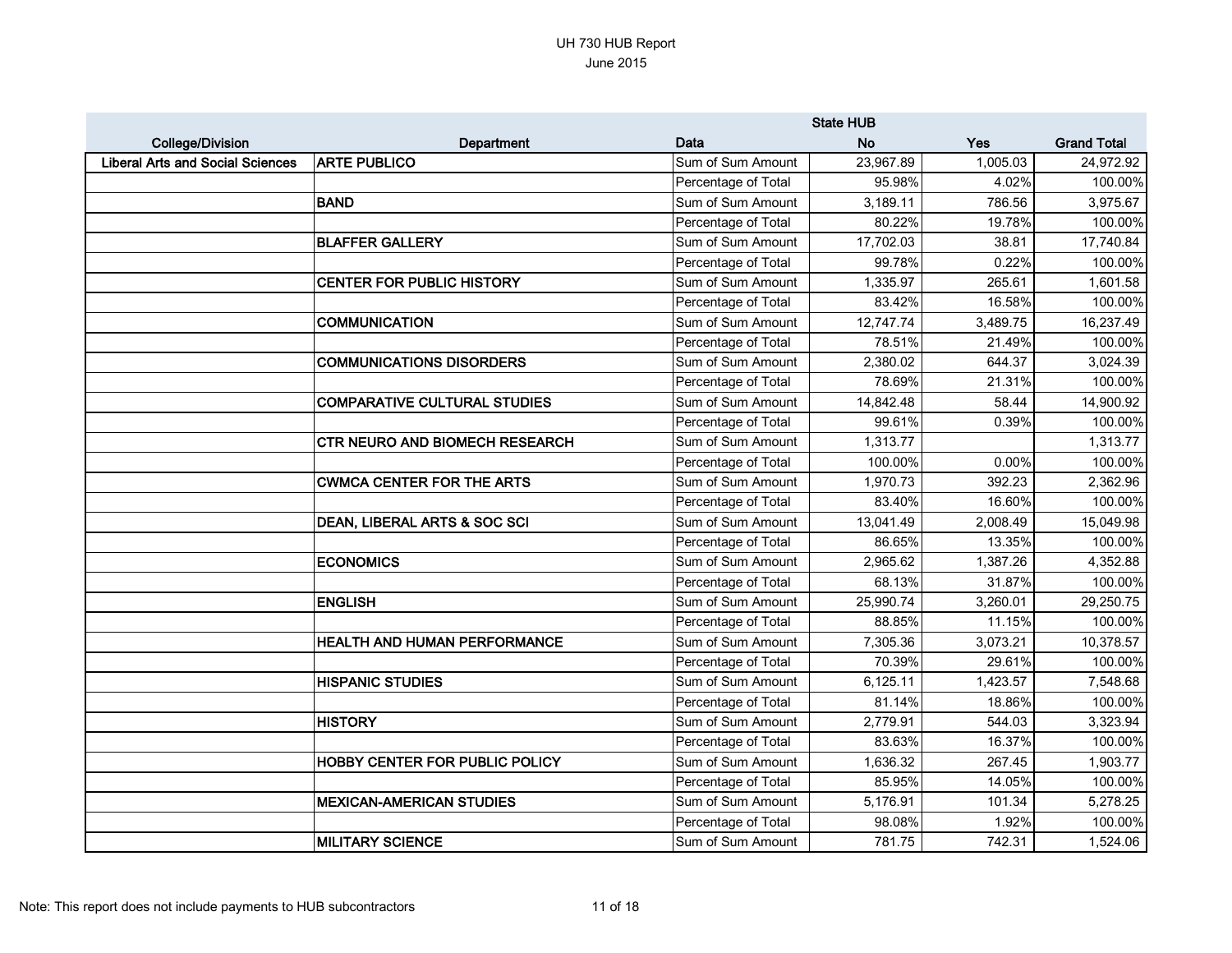|                                                      |                                                  |                     | <b>State HUB</b> |            |                    |
|------------------------------------------------------|--------------------------------------------------|---------------------|------------------|------------|--------------------|
| <b>College/Division</b>                              | <b>Department</b>                                | Data                | <b>No</b>        | Yes        | <b>Grand Total</b> |
| <b>Liberal Arts and Social Sciences</b>              | <b>MILITARY SCIENCE</b>                          | Percentage of Total | 51.29%           | 48.71%     | 100.00%            |
|                                                      | MODERN AND CLASSICAL LANGUAGES                   | Sum of Sum Amount   | 4,274.09         | 435.61     | 4,709.70           |
|                                                      |                                                  | Percentage of Total | 90.75%           | 9.25%      | 100.00%            |
|                                                      | <b>MUSIC</b>                                     | Sum of Sum Amount   | 36,984.89        | 548.00     | 37,532.89          |
|                                                      |                                                  | Percentage of Total | 98.54%           | 1.46%      | 100.00%            |
|                                                      | <b>PHILOSOPHY</b>                                | Sum of Sum Amount   | 239.32           | 105.06     | 344.38             |
|                                                      |                                                  | Percentage of Total | 69.49%           | 30.51%     | 100.00%            |
|                                                      | <b>POLITICAL SCIENCE</b>                         | Sum of Sum Amount   | 734.20           | 318.25     | 1,052.45           |
|                                                      |                                                  | Percentage of Total | 69.76%           | 30.24%     | 100.00%            |
|                                                      | <b>PSYCHOLOGY</b>                                | Sum of Sum Amount   | 40,332.18        | 912.61     | 41,244.79          |
|                                                      |                                                  | Percentage of Total | 97.79%           | 2.21%      | 100.00%            |
|                                                      | PUBLIC ADMINISTRATION PROGRAM                    | Sum of Sum Amount   | 356.00           |            | 356.00             |
|                                                      |                                                  | Percentage of Total | 100.00%          | 0.00%      | 100.00%            |
|                                                      | <b>SOCIOLOGY</b>                                 | Sum of Sum Amount   | 630.65           | 8,091.57   | 8,722.22           |
|                                                      |                                                  | Percentage of Total | 7.23%            | 92.77%     | 100.00%            |
|                                                      | <b>THEATER</b>                                   | Sum of Sum Amount   | 21,454.61        | 2,102.14   | 23,556.75          |
|                                                      |                                                  | Percentage of Total | 91.08%           | 8.92%      | 100.00%            |
|                                                      | <b>WOMEN'S STUDIES PROGRAM</b>                   | Sum of Sum Amount   | 2,778.28         | 2,564.51   | 5,342.79           |
|                                                      |                                                  | Percentage of Total | 52.00%           | 48.00%     | 100.00%            |
| Liberal Arts and Social Sciences Sum of Sum Amount   |                                                  |                     | 280,461.73       | 35,830.13  | 316,291.86         |
| Liberal Arts and Social Sciences Percentage of Total |                                                  |                     | 88.67%           | 11.33%     | 100.00%            |
| Library                                              | <b>UNIVERSITY LIBRARIES</b>                      | Sum of Sum Amount   | 289,111.39       | 28,962.38  | 318,073.77         |
|                                                      |                                                  | Percentage of Total | 90.89%           | 9.11%      | 100.00%            |
| Library Sum of Sum Amount                            |                                                  |                     | 289,111.39       | 28,962.38  | 318,073.77         |
| Library Percentage of Total                          |                                                  |                     | 90.89%           | 9.11%      | 100.00%            |
| <b>Natural Science and Mathematics</b>               | <b>BIOLOGY &amp; BIOCHEMISTRY</b>                | Sum of Sum Amount   | 69,201.29        | 1,813.64   | 71,014.93          |
|                                                      |                                                  | Percentage of Total | 97.45%           | 2.55%      | 100.00%            |
|                                                      | <b>BIOLOGY OF BEHAVIOR INSTITUTE</b>             | Sum of Sum Amount   | (200.00)         |            | (200.00)           |
|                                                      |                                                  | Percentage of Total | 100.00%          | 0.00%      | 100.00%            |
|                                                      | <b>CHEMISTRY</b>                                 | Sum of Sum Amount   | 102,049.77       | 1,301.96   | 103,351.73         |
|                                                      |                                                  | Percentage of Total | 98.74%           | 1.26%      | 100.00%            |
|                                                      | <b>COMPUTER SCIENCE</b>                          | Sum of Sum Amount   | 21,673.89        | (1,439.31) | 20,234.58          |
|                                                      |                                                  | Percentage of Total | 107.11%          | $-7.11%$   | 100.00%            |
|                                                      | <b>CTR FOR APPLIED GEOSC &amp; ENERGY (CAGE)</b> | Sum of Sum Amount   | 286.69           |            | 286.69             |
|                                                      |                                                  | Percentage of Total | 100.00%          | $0.00\%$   | 100.00%            |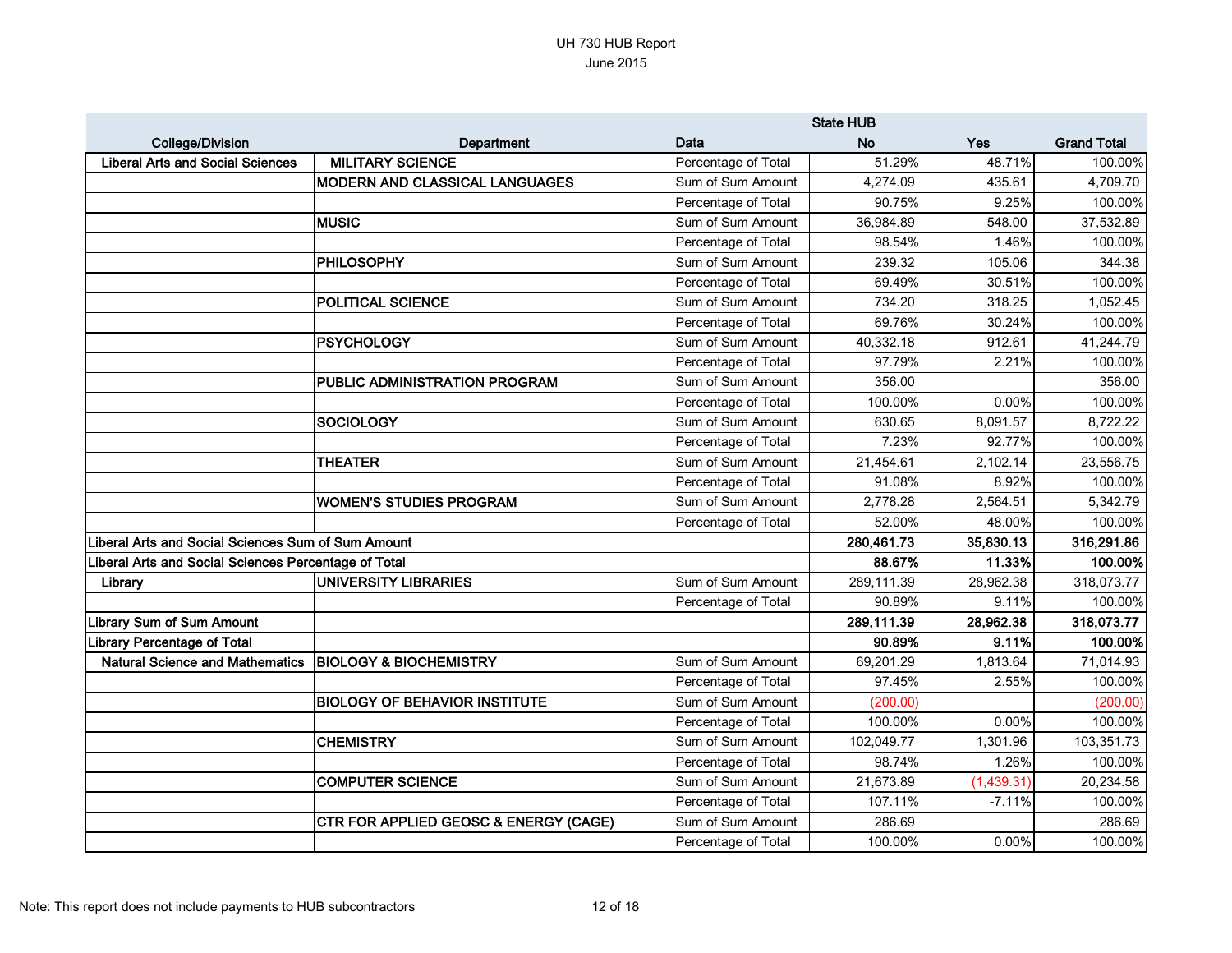|                                                     |                                                       | <b>State HUB</b>    |            |           |                    |
|-----------------------------------------------------|-------------------------------------------------------|---------------------|------------|-----------|--------------------|
| <b>College/Division</b>                             | <b>Department</b>                                     | Data                | <b>No</b>  | Yes       | <b>Grand Total</b> |
| <b>Natural Science and Mathematics</b>              | <b>CTR FOR NUCLEAR RECEPTORS &amp; CELL SIGNALING</b> | Sum of Sum Amount   | 51,276.70  | 711.26    | 51,987.96          |
|                                                     |                                                       | Percentage of Total | 98.63%     | 1.37%     | 100.00%            |
|                                                     | <b>DEAN, NATURAL SCIENCE &amp; MATHE</b>              | Sum of Sum Amount   | 19,349.09  | 1,671.89  | 21,020.98          |
|                                                     |                                                       | Percentage of Total | 92.05%     | 7.95%     | 100.00%            |
|                                                     | <b>EARTH AND ATMOSPHERIC SCIENCES</b>                 | Sum of Sum Amount   | 129,885.21 | 27,573.05 | 157,458.26         |
|                                                     |                                                       | Percentage of Total | 82.49%     | 17.51%    | 100.00%            |
|                                                     | <b>HOUSTON COASTAL CENTER</b>                         | Sum of Sum Amount   | 3,368.50   |           | 3,368.50           |
|                                                     |                                                       | Percentage of Total | 100.00%    | 0.00%     | 100.00%            |
|                                                     | INST FOR CLIMATE/ATMOSPHERIC SCIENCE (CAS)            | Sum of Sum Amount   | 101.20     |           | 101.20             |
|                                                     |                                                       | Percentage of Total | 100.00%    | 0.00%     | 100.00%            |
|                                                     | <b>MATHEMATICS</b>                                    | Sum of Sum Amount   | 63,132.94  | 4,298.61  | 67,431.55          |
|                                                     |                                                       | Percentage of Total | 93.63%     | 6.37%     | 100.00%            |
|                                                     | <b>PHYSICS</b>                                        | Sum of Sum Amount   | 55,682.00  | 6,093.72  | 61,775.72          |
|                                                     |                                                       | Percentage of Total | 90.14%     | 9.86%     | 100.00%            |
| Natural Science and Mathematics Sum of Sum Amount   |                                                       |                     | 515,807.28 | 42,024.82 | 557,832.10         |
| Natural Science and Mathematics Percentage of Total |                                                       |                     | 92.47%     | 7.53%     | 100.00%            |
| Optometry                                           | <b>DEAN, OPTOMETRY</b>                                | Sum of Sum Amount   | 12,183.63  | 5,194.32  | 17,377.95          |
|                                                     |                                                       | Percentage of Total | 70.11%     | 29.89%    | 100.00%            |
|                                                     | <b>OPT VISION SCIENCES</b>                            | Sum of Sum Amount   | 24,268.15  |           | 24,268.15          |
|                                                     |                                                       | Percentage of Total | 100.00%    | 0.00%     | 100.00%            |
|                                                     | <b>OPTOMETRY CLINIC</b>                               | Sum of Sum Amount   | 544,471.12 | 23,368.93 | 567,840.05         |
|                                                     |                                                       | Percentage of Total | 95.88%     | 4.12%     | 100.00%            |
| <b>Optometry Sum of Sum Amount</b>                  |                                                       |                     | 580,922.90 | 28,563.25 | 609,486.15         |
| <b>Optometry Percentage of Total</b>                |                                                       |                     | 95.31%     | 4.69%     | 100.00%            |
| Pharmacy                                            | <b>CLINICAL PHARMACY &amp; ADMINISTRA</b>             | Sum of Sum Amount   | 43,874.68  | 61.32     | 43,936.00          |
|                                                     |                                                       | Percentage of Total | 99.86%     | 0.14%     | 100.00%            |
|                                                     | <b>DEAN, PHARMACY</b>                                 | Sum of Sum Amount   | 53,559.46  | 1,929.12  | 55,488.58          |
|                                                     |                                                       | Percentage of Total | 96.52%     | 3.48%     | 100.00%            |
|                                                     | <b>EXPERIENTIAL PROGRAMS</b>                          | Sum of Sum Amount   | 25,344.50  | 118.66    | 25,463.16          |
|                                                     |                                                       | Percentage of Total | 99.53%     | 0.47%     | 100.00%            |
|                                                     | <b>INSTITUTE FOR DRUG EDUCATION</b>                   | Sum of Sum Amount   | 354.31     |           | 354.31             |
|                                                     |                                                       | Percentage of Total | 100.00%    | 0.00%     | 100.00%            |
|                                                     | PHAR HEALTH OUTCOMES & POLICY                         | Sum of Sum Amount   | 91.08      | 141.11    | 232.19             |
|                                                     |                                                       | Percentage of Total | 39.23%     | 60.77%    | 100.00%            |
|                                                     | PHARMACOLOGICAL & PHARMACEUTIC                        | Sum of Sum Amount   | 79,618.08  | 1,783.97  | 81,402.05          |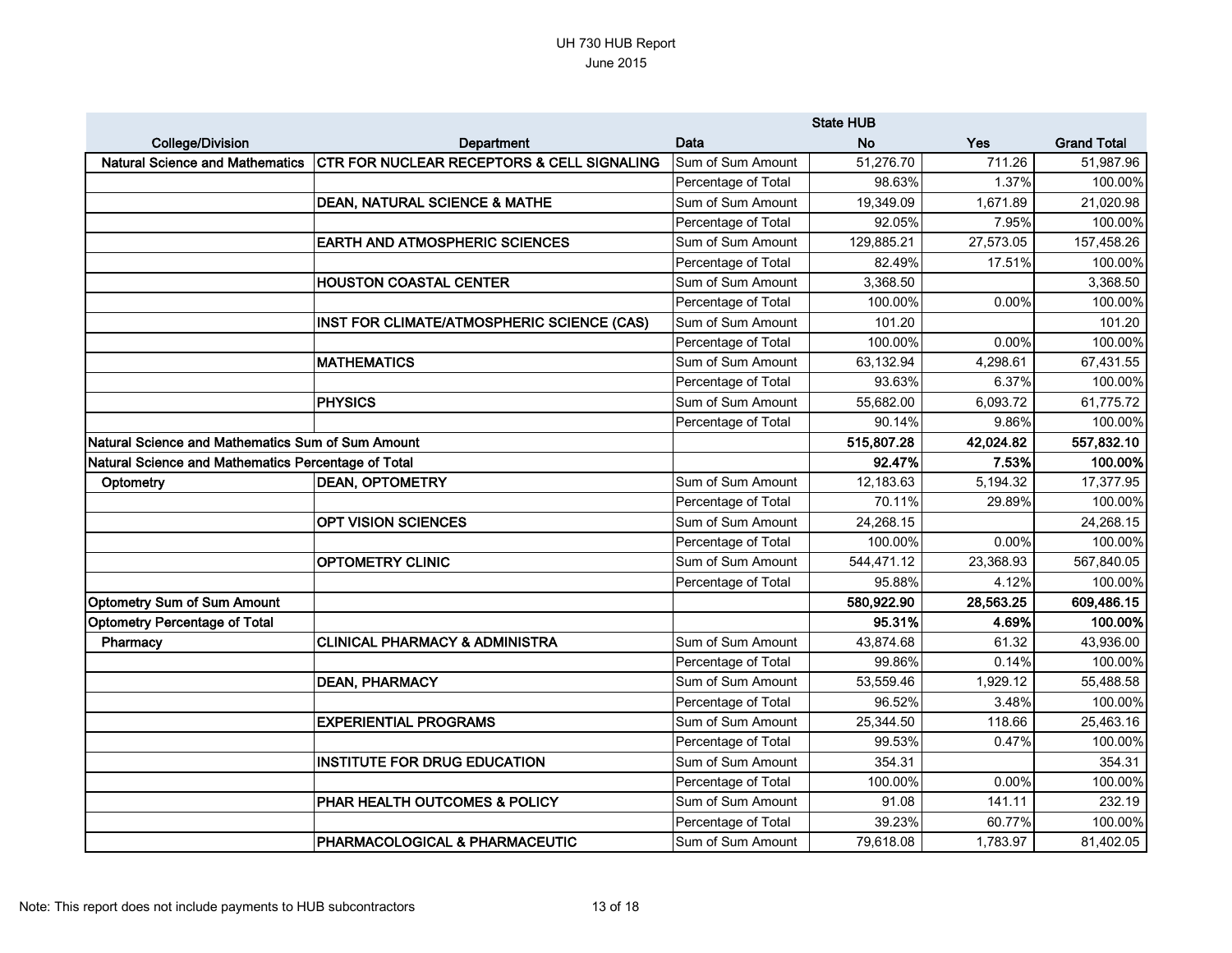|                                     |                                                | <b>State HUB</b>    |             |          |                    |
|-------------------------------------|------------------------------------------------|---------------------|-------------|----------|--------------------|
| <b>College/Division</b>             | <b>Department</b>                              | Data                | <b>No</b>   | Yes      | <b>Grand Total</b> |
| Pharmacy                            | PHARMACOLOGICAL & PHARMACEUTIC                 | Percentage of Total | 97.81%      | 2.19%    | 100.00%            |
|                                     | <b>STUDENT SERVICES PHARMACY</b>               | Sum of Sum Amount   | 5,295.14    | 2,280.66 | 7,575.80           |
|                                     |                                                | Percentage of Total | 69.90%      | 30.10%   | 100.00%            |
| <b>Pharmacy Sum of Sum Amount</b>   |                                                |                     | 208, 137.25 | 6,314.84 | 214,452.09         |
| <b>Pharmacy Percentage of Total</b> |                                                |                     | 97.06%      | 2.94%    | 100.00%            |
| Research                            | ADV SUPERCONDUCTIVITY MANUF INST (ASMI)        | Sum of Sum Amount   | 940.65      |          | 940.65             |
|                                     |                                                | Percentage of Total | 100.00%     | 0.00%    | 100.00%            |
|                                     | <b>ANIMAL CARE OPERATIONS</b>                  | Sum of Sum Amount   | 46,520.68   |          | 46,520.68          |
|                                     |                                                | Percentage of Total | 100.00%     | 0.00%    | 100.00%            |
|                                     | <b>BUSINESS OPERATIONS &amp; IT</b>            | Sum of Sum Amount   | 545.65      |          | 545.65             |
|                                     |                                                | Percentage of Total | 100.00%     | 0.00%    | 100.00%            |
|                                     | CENTER FOR ADVANCED COMPUTING & DATA SYS       | Sum of Sum Amount   | 41,415.13   | 103.71   | 41,518.84          |
|                                     |                                                | Percentage of Total | 99.75%      | 0.25%    | 100.00%            |
|                                     | <b>CENTER FOR ADVANCED MATERIALS</b>           | Sum of Sum Amount   | 11,418.28   | 101.10   | 11,519.38          |
|                                     |                                                | Percentage of Total | 99.12%      | 0.88%    | 100.00%            |
|                                     | <b>ENVIRONMENT HEALTH &amp; LIFE SAFETY</b>    | Sum of Sum Amount   | 22,292.44   | 88.86    | 22,381.30          |
|                                     |                                                | Percentage of Total | 99.60%      | 0.40%    | 100.00%            |
|                                     | <b>GRANT DEVELOPMENT</b>                       | Sum of Sum Amount   | 151.09      |          | 151.09             |
|                                     |                                                | Percentage of Total | 100.00%     | 0.00%    | 100.00%            |
|                                     | <b>GRANTS AND CONTRACTS</b>                    | Sum of Sum Amount   | 1,619.26    |          | 1,619.26           |
|                                     |                                                | Percentage of Total | 100.00%     | 0.00%    | 100.00%            |
|                                     | OFFICE OF INTELLECTUAL PROPERTY MGMT           | Sum of Sum Amount   | 334,414.14  |          | 334,414.14         |
|                                     |                                                | Percentage of Total | 100.00%     | 0.00%    | 100.00%            |
|                                     | <b>RESEARCH</b>                                | Sum of Sum Amount   | 6,206.31    | 7,161.67 | 13,367.98          |
|                                     |                                                | Percentage of Total | 46.43%      | 53.57%   | 100.00%            |
|                                     | <b>RESEARCH INVESTMENT FUND</b>                | Sum of Sum Amount   | 1,868.00    | 1,363.00 | 3,231.00           |
|                                     |                                                | Percentage of Total | 57.81%      | 42.19%   | 100.00%            |
|                                     | <b>RESEARCH POLICIES/COMPLIANCE/COMMITTEES</b> | Sum of Sum Amount   | 1,347.36    |          | 1,347.36           |
|                                     |                                                | Percentage of Total | 100.00%     | 0.00%    | 100.00%            |
|                                     | <b>TIMES</b>                                   | Sum of Sum Amount   | 33,611.86   | 2,982.48 | 36,594.34          |
|                                     |                                                | Percentage of Total | 91.85%      | 8.15%    | 100.00%            |
|                                     | TX CTR SUPERCONDUCTIVITY AT UH                 | Sum of Sum Amount   | 28,891.26   | 509.96   | 29,401.22          |
|                                     |                                                | Percentage of Total | 98.27%      | 1.73%    | 100.00%            |
|                                     | TX OBESITY RESEARCH CENTER                     | Sum of Sum Amount   | 735.00      | 249.99   | 984.99             |
|                                     |                                                | Percentage of Total | 74.62%      | 25.38%   | 100.00%            |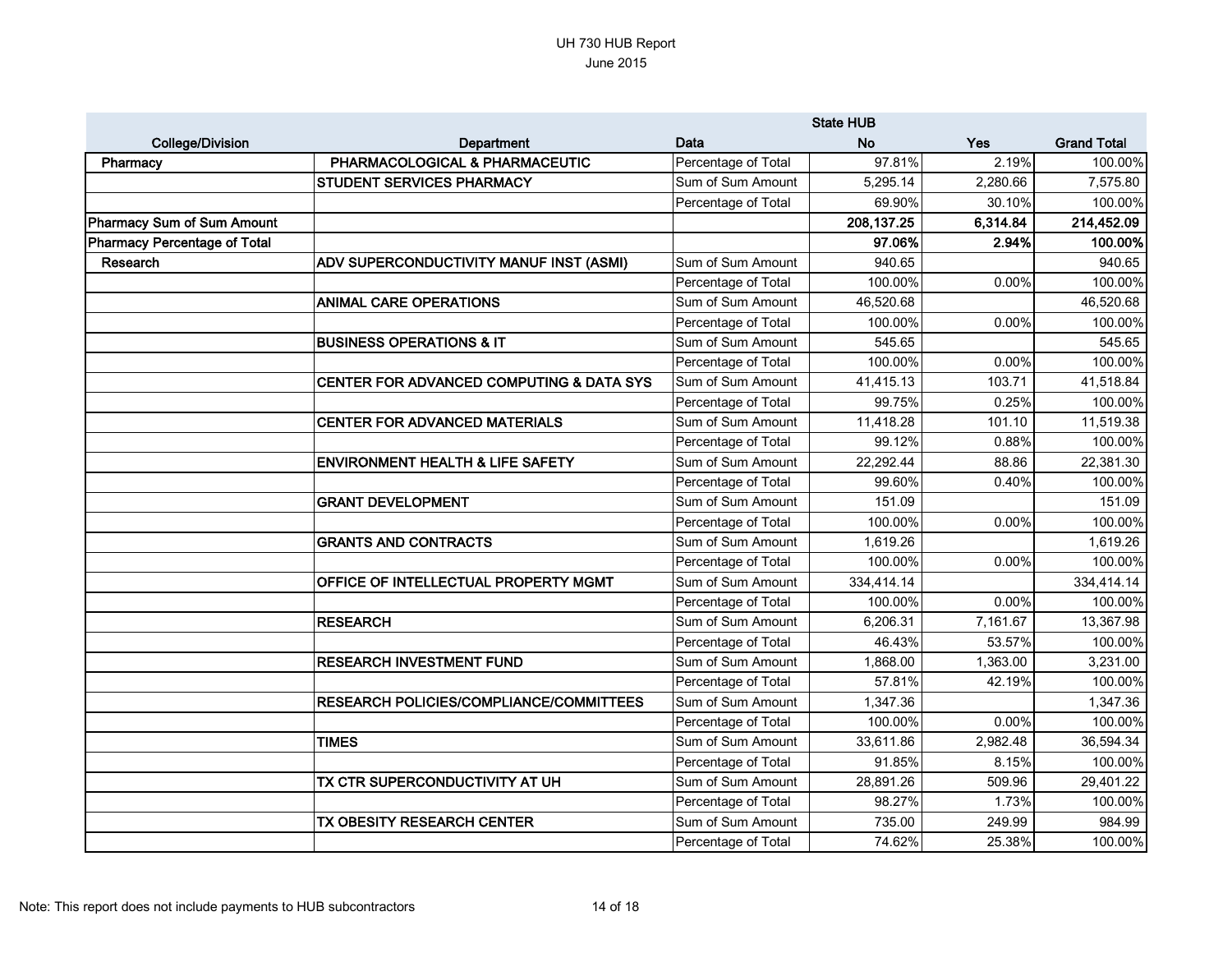|                                     | <b>State HUB</b>                            |                     |            |           |                    |
|-------------------------------------|---------------------------------------------|---------------------|------------|-----------|--------------------|
| <b>College/Division</b>             | <b>Department</b>                           | Data                | <b>No</b>  | Yes       | <b>Grand Total</b> |
| Research Sum of Sum Amount          |                                             |                     | 531,977.11 | 12,560.77 | 544,537.88         |
| <b>Research Percentage of Total</b> |                                             |                     | 97.69%     | 2.31%     | 100.00%            |
| <b>Student Affairs</b>              | <b>ADMISSIONS</b>                           | Sum of Sum Amount   | 52,591.75  | 185.00    | 52,776.75          |
|                                     |                                             | Percentage of Total | 99.65%     | 0.35%     | 100.00%            |
|                                     | <b>CAMPUS RECREATION</b>                    | Sum of Sum Amount   | 121,515.82 | 8,053.58  | 129,569.40         |
|                                     |                                             | Percentage of Total | 93.78%     | 6.22%     | 100.00%            |
|                                     | <b>CENTER FOR DIVERSITY &amp; INCLUSION</b> | Sum of Sum Amount   | 843.06     | 1,502.12  | 2,345.18           |
|                                     |                                             | Percentage of Total | 35.95%     | 64.05%    | 100.00%            |
|                                     | <b>CENTER FOR LEADERSHIP &amp; FSL</b>      | Sum of Sum Amount   | 1,373.91   |           | 1,373.91           |
|                                     |                                             | Percentage of Total | 100.00%    | 0.00%     | 100.00%            |
|                                     | CENTER FOR STUDENT INVOLVEMENT              | Sum of Sum Amount   | 20,416.79  | 6,057.37  | 26,474.16          |
|                                     |                                             | Percentage of Total | 77.12%     | 22.88%    | 100.00%            |
|                                     | <b>CENTER FOR STUDENT MEDIA</b>             | Sum of Sum Amount   | 3,294.20   | 921.57    | 4,215.77           |
|                                     |                                             | Percentage of Total | 78.14%     | 21.86%    | 100.00%            |
|                                     | <b>CENTER FOR STUDENTS W/DISABILITIES</b>   | Sum of Sum Amount   | 32,048.46  |           | 32,048.46          |
|                                     |                                             | Percentage of Total | 100.00%    | 0.00%     | 100.00%            |
|                                     | <b>CHILDREN'S LEARNING CENTER</b>           | Sum of Sum Amount   | 15,096.49  | 1,565.18  | 16,661.67          |
|                                     |                                             | Percentage of Total | 90.61%     | 9.39%     | 100.00%            |
|                                     | <b>COUNSELING AND PSYCH SVCS</b>            | Sum of Sum Amount   | 3,486.51   | 573.01    | 4,059.52           |
|                                     |                                             | Percentage of Total | 85.88%     | 14.12%    | 100.00%            |
|                                     | <b>DEAN OF STUDENTS</b>                     | Sum of Sum Amount   | 722.77     | 16,889.79 | 17,612.56          |
|                                     |                                             | Percentage of Total | 4.10%      | 95.90%    | 100.00%            |
|                                     | <b>ENROLLMENT MANAGEMENT SERVICES</b>       | Sum of Sum Amount   | 525.51     | 117.01    | 642.52             |
|                                     |                                             | Percentage of Total | 81.79%     | 18.21%    | 100.00%            |
|                                     | <b>ENROLLMENT MGMT PROD SUPPORT</b>         | Sum of Sum Amount   | 20,872.70  | 5,555.48  | 26,428.18          |
|                                     |                                             | Percentage of Total | 78.98%     | 21.02%    | 100.00%            |
|                                     | <b>LGBT RESOURCE CENTER</b>                 | Sum of Sum Amount   | 68.77      | 242.02    | 310.79             |
|                                     |                                             | Percentage of Total | 22.13%     | 77.87%    | 100.00%            |
|                                     | OFFICE OF THE UNIVERSITY REGISTRAR          | Sum of Sum Amount   | 8,256.58   | 688.93    | 8,945.51           |
|                                     |                                             | Percentage of Total | 92.30%     | 7.70%     | 100.00%            |
|                                     | <b>RELIGION CENTER</b>                      | Sum of Sum Amount   | 2,483.25   | 384.67    | 2,867.92           |
|                                     |                                             | Percentage of Total | 86.59%     | 13.41%    | 100.00%            |
|                                     | <b>SCHOLARSHIPS AND FINANCIAL AID</b>       | Sum of Sum Amount   | 14,785.41  | 829.22    | 15,614.63          |
|                                     |                                             | Percentage of Total | 94.69%     | 5.31%     | 100.00%            |
|                                     | <b>STU COMMUNICATION &amp; MARKETING</b>    | Sum of Sum Amount   | 5,242.65   | 1,262.91  | 6,505.56           |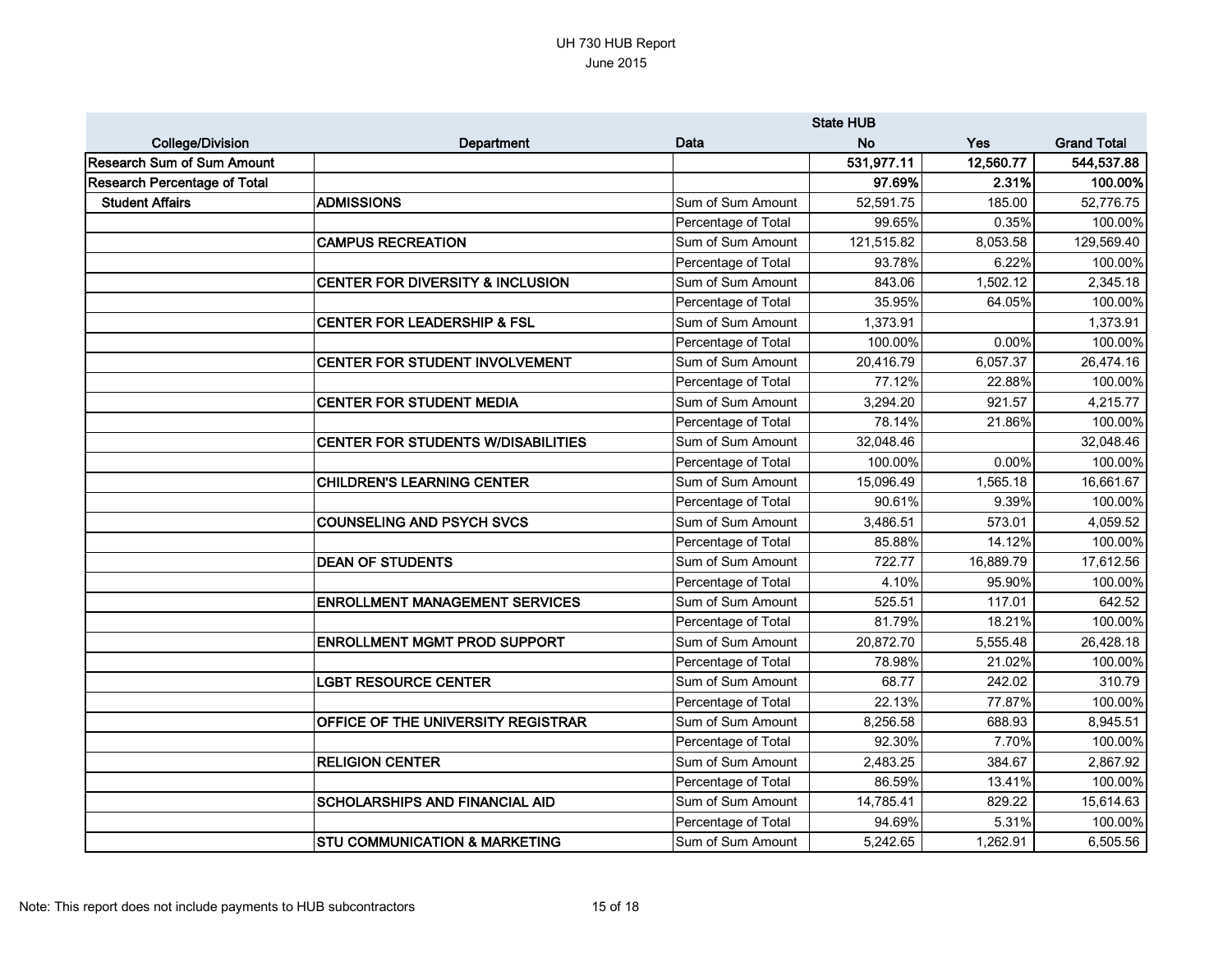|                                            |                                           | <b>State HUB</b>    |            |           |                    |
|--------------------------------------------|-------------------------------------------|---------------------|------------|-----------|--------------------|
| <b>College/Division</b>                    | <b>Department</b>                         | Data                | <b>No</b>  | Yes       | <b>Grand Total</b> |
| <b>Student Affairs</b>                     | <b>STU COMMUNICATION &amp; MARKETING</b>  | Percentage of Total | 80.59%     | 19.41%    | 100.00%            |
|                                            | <b>STUDENT AFFAIRS</b>                    | Sum of Sum Amount   | 3,618.45   | 363.35    | 3,981.80           |
|                                            |                                           | Percentage of Total | 90.87%     | 9.13%     | 100.00%            |
|                                            | <b>STUDENT AFFAIRS IT SERVICES</b>        | Sum of Sum Amount   | 425.03     |           | 425.03             |
|                                            |                                           | Percentage of Total | 100.00%    | 0.00%     | 100.00%            |
|                                            | <b>STUDENT CENTER</b>                     | Sum of Sum Amount   | 63,467.82  | 4,937.92  | 68,405.74          |
|                                            |                                           | Percentage of Total | 92.78%     | 7.22%     | 100.00%            |
|                                            | <b>STUDENT HEALTH CENTER</b>              | Sum of Sum Amount   | 15,377.67  | 6,085.40  | 21,463.07          |
|                                            |                                           | Percentage of Total | 71.65%     | 28.35%    | 100.00%            |
|                                            | <b>STUDENT HOUSING - RESID LIFE (PH)</b>  | Sum of Sum Amount   | 83,937.00  | 4,874.86  | 88,811.86          |
|                                            |                                           | Percentage of Total | 94.51%     | 5.49%     | 100.00%            |
|                                            | UNIVERSITY CAREER SERVICES                | Sum of Sum Amount   | 18,801.97  |           | 18,801.97          |
|                                            |                                           | Percentage of Total | 100.00%    | 0.00%     | 100.00%            |
|                                            | <b>URBAN EXPERIENCE VPSA</b>              | Sum of Sum Amount   | 320.00     | 339.26    | 659.26             |
|                                            |                                           | Percentage of Total | 48.54%     | 51.46%    | 100.00%            |
|                                            | <b>VETERAN SERVICES</b>                   | Sum of Sum Amount   | 17.99      | 1,089.77  | 1,107.76           |
|                                            |                                           | Percentage of Total | 1.62%      | 98.38%    | 100.00%            |
|                                            | <b>WELLNESS CENTER</b>                    | Sum of Sum Amount   | 2,687.39   | 45.97     | 2,733.36           |
|                                            |                                           | Percentage of Total | 98.32%     | 1.68%     | 100.00%            |
|                                            | <b>WOMEN &amp; GENDER RESOURCE CENTER</b> | Sum of Sum Amount   | 974.36     | 201.30    | 1,175.66           |
|                                            |                                           | Percentage of Total | 82.88%     | 17.12%    | 100.00%            |
| <b>Student Affairs Sum of Sum Amount</b>   |                                           |                     | 493,252.31 | 62,765.69 | 556,018.00         |
| <b>Student Affairs Percentage of Total</b> |                                           |                     | 88.71%     | 11.29%    | 100.00%            |
| <b>Technology</b>                          | CENTER FOR TECHNOLOGY LITERACY            | Sum of Sum Amount   | 300.00     |           | 300.00             |
|                                            |                                           | Percentage of Total | 100.00%    | 0.00%     | 100.00%            |
|                                            | <b>CONSTRUCTION MANAGEMENT</b>            | Sum of Sum Amount   | 371.86     | 3,384.15  | 3,756.01           |
|                                            |                                           | Percentage of Total | 9.90%      | 90.10%    | 100.00%            |
|                                            | <b>CTR FOR INFO SCRTY, RES &amp; EDU</b>  | Sum of Sum Amount   | 1,719.68   | 87.76     | 1,807.44           |
|                                            |                                           | Percentage of Total | 95.14%     | 4.86%     | 100.00%            |
|                                            | <b>DEAN, TECHNOLOGY</b>                   | Sum of Sum Amount   | 1,894.86   | 3,926.84  | 5,821.70           |
|                                            |                                           | Percentage of Total | 32.55%     | 67.45%    | 100.00%            |
|                                            | <b>ENGINEERING TECHNOLOGY</b>             | Sum of Sum Amount   | 79,271.38  | 460.96    | 79,732.34          |
|                                            |                                           | Percentage of Total | 99.42%     | 0.58%     | 100.00%            |
|                                            | HUMAN DEVELOP AND CONSUMER SCI            | Sum of Sum Amount   | 19,185.69  | 93.64     | 19,279.33          |
|                                            |                                           | Percentage of Total | 99.51%     | 0.49%     | 100.00%            |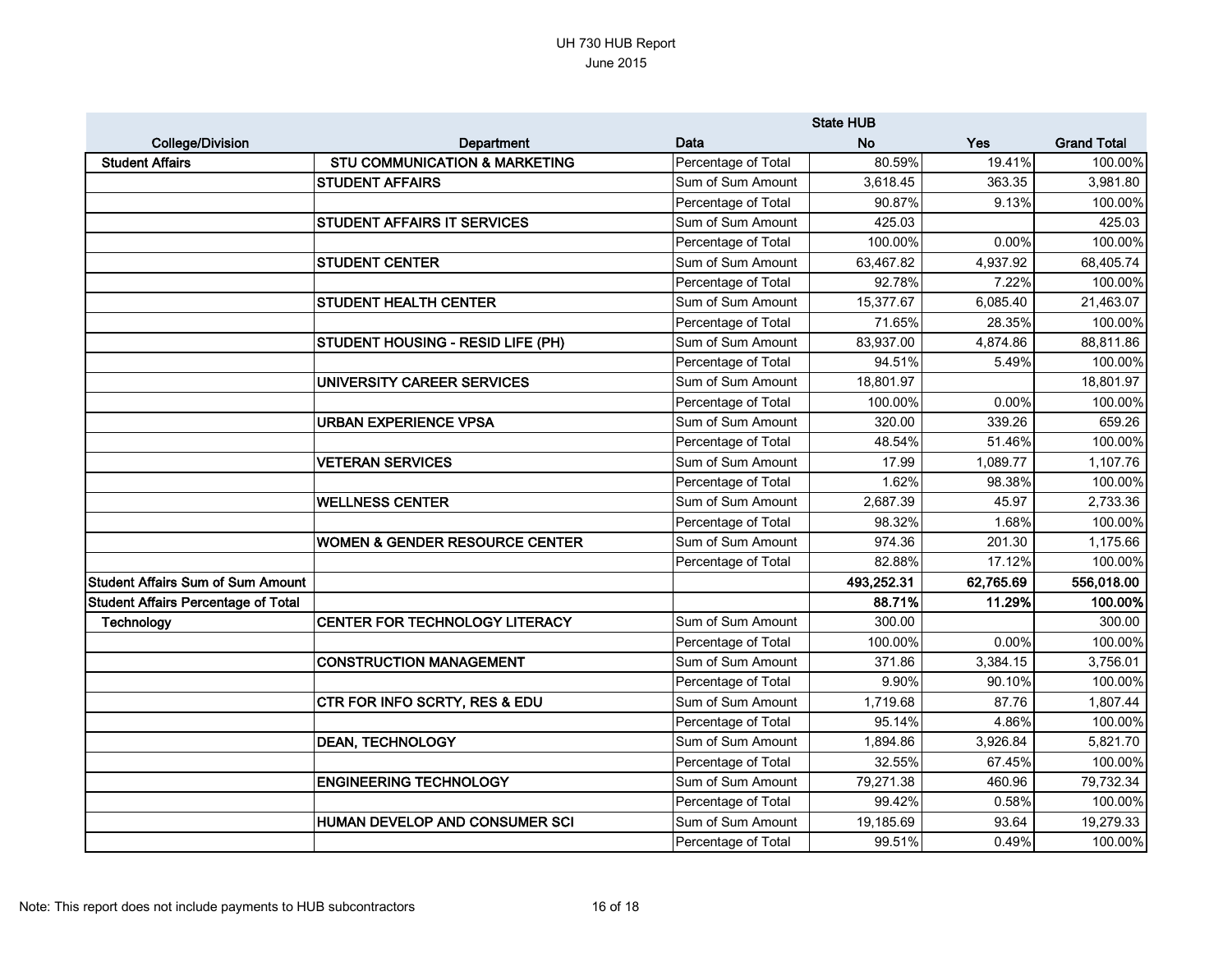|                                                      |                                                                      | <b>State HUB</b>    |               |              |                    |
|------------------------------------------------------|----------------------------------------------------------------------|---------------------|---------------|--------------|--------------------|
| <b>College/Division</b>                              | <b>Department</b>                                                    | Data                | <b>No</b>     | Yes          | <b>Grand Total</b> |
| <b>Technology</b>                                    | <b>INFORMATION &amp; LOGISTICS TECH</b>                              | Sum of Sum Amount   | 4,508.01      | 59.06        | 4,567.07           |
|                                                      |                                                                      | Percentage of Total | 98.71%        | 1.29%        | 100.00%            |
|                                                      | TX MANUFACTURING ASSISTANCE CTR (TMAC)                               | Sum of Sum Amount   | 231.54        |              | 231.54             |
|                                                      |                                                                      | Percentage of Total | 100.00%       | 0.00%        | 100.00%            |
| <b>Technology Sum of Sum Amount</b>                  |                                                                      |                     | 107,483.02    | 8,012.41     | 115,495.43         |
| <b>Technology Percentage of Total</b>                |                                                                      |                     | 93.06%        | 6.94%        | 100.00%            |
|                                                      | Univ Marketing, Comm & Media Re MARKETING-UNIV MKT, COMM & MEDIA REL | Sum of Sum Amount   | 89,790.58     |              | 89,790.58          |
|                                                      |                                                                      | Percentage of Total | 100.00%       | 0.00%        | 100.00%            |
|                                                      | <b>MEDIA RELATIONS</b>                                               | Sum of Sum Amount   | 157.00        |              | 157.00             |
|                                                      |                                                                      | Percentage of Total | 100.00%       | 0.00%        | 100.00%            |
|                                                      | <b>VC/VP UNIV MKTG, COMM &amp; MEDIA REL</b>                         | Sum of Sum Amount   | 1,801.41      | 1,115.88     | 2,917.29           |
|                                                      |                                                                      | Percentage of Total | 61.75%        | 38.25%       | 100.00%            |
| Univ Marketing, Comm & Media Rel Sum of Sum Amount   |                                                                      |                     | 91,748.99     | 1,115.88     | 92,864.87          |
| Univ Marketing, Comm & Media Rel Percentage of Total |                                                                      |                     | 98.80%        | 1.20%        | 100.00%            |
| <b>University Advancement</b>                        | <b>ADVANCEMENT STRATEGIC INITIATIVES</b>                             | Sum of Sum Amount   | 35,009.51     |              | 35,009.51          |
|                                                      |                                                                      | Percentage of Total | 100.00%       | 0.00%        | 100.00%            |
|                                                      | <b>ALUMNI RELATIONS</b>                                              | Sum of Sum Amount   | 1,945.61      | 61.82        | 2,007.43           |
|                                                      |                                                                      | Percentage of Total | 96.92%        | 3.08%        | 100.00%            |
|                                                      | <b>ANNUAL GIVING</b>                                                 | Sum of Sum Amount   | 16,261.40     |              | 16,261.40          |
|                                                      |                                                                      | Percentage of Total | 100.00%       | 0.00%        | 100.00%            |
|                                                      | <b>DEVELOPMENT</b>                                                   | Sum of Sum Amount   | 3,680.47      | 5,956.75     | 9,637.22           |
|                                                      |                                                                      | Percentage of Total | 38.19%        | 61.81%       | 100.00%            |
|                                                      | <b>DONOR &amp; ALUMNI RECORDS</b>                                    | Sum of Sum Amount   | 8,169.75      |              | 8,169.75           |
|                                                      |                                                                      | Percentage of Total | 100.00%       | 0.00%        | 100.00%            |
|                                                      | <b>PLANNED GIVING</b>                                                | Sum of Sum Amount   | 1,132.92      |              | 1,132.92           |
|                                                      |                                                                      | Percentage of Total | 100.00%       | 0.00%        | 100.00%            |
|                                                      | <b>PROSPECT MANAGEMENT &amp; RESEARCH</b>                            | Sum of Sum Amount   | 10,000.00     |              | 10,000.00          |
|                                                      |                                                                      | Percentage of Total | 100.00%       | $0.00\%$     | 100.00%            |
|                                                      | UNIVERSITY ADVANCEMENT                                               | Sum of Sum Amount   | 29,529.17     | 5,282.24     | 34,811.41          |
|                                                      |                                                                      | Percentage of Total | 84.83%        | 15.17%       | 100.00%            |
|                                                      | UNIVERSITY ADVANCEMENT SUPPORT                                       | Sum of Sum Amount   | 2,443.63      | 39.90        | 2,483.53           |
|                                                      |                                                                      | Percentage of Total | 98.39%        | 1.61%        | 100.00%            |
| University Advancement Sum of Sum Amount             |                                                                      |                     | 108,172.46    | 11,340.71    | 119,513.17         |
| University Advancement Percentage of Total           |                                                                      |                     | 90.51%        | 9.49%        | 100.00%            |
| <b>Total Sum of Sum Amount</b>                       |                                                                      |                     | 13,602,820.42 | 1,589,696.31 | 15, 192, 516. 73   |